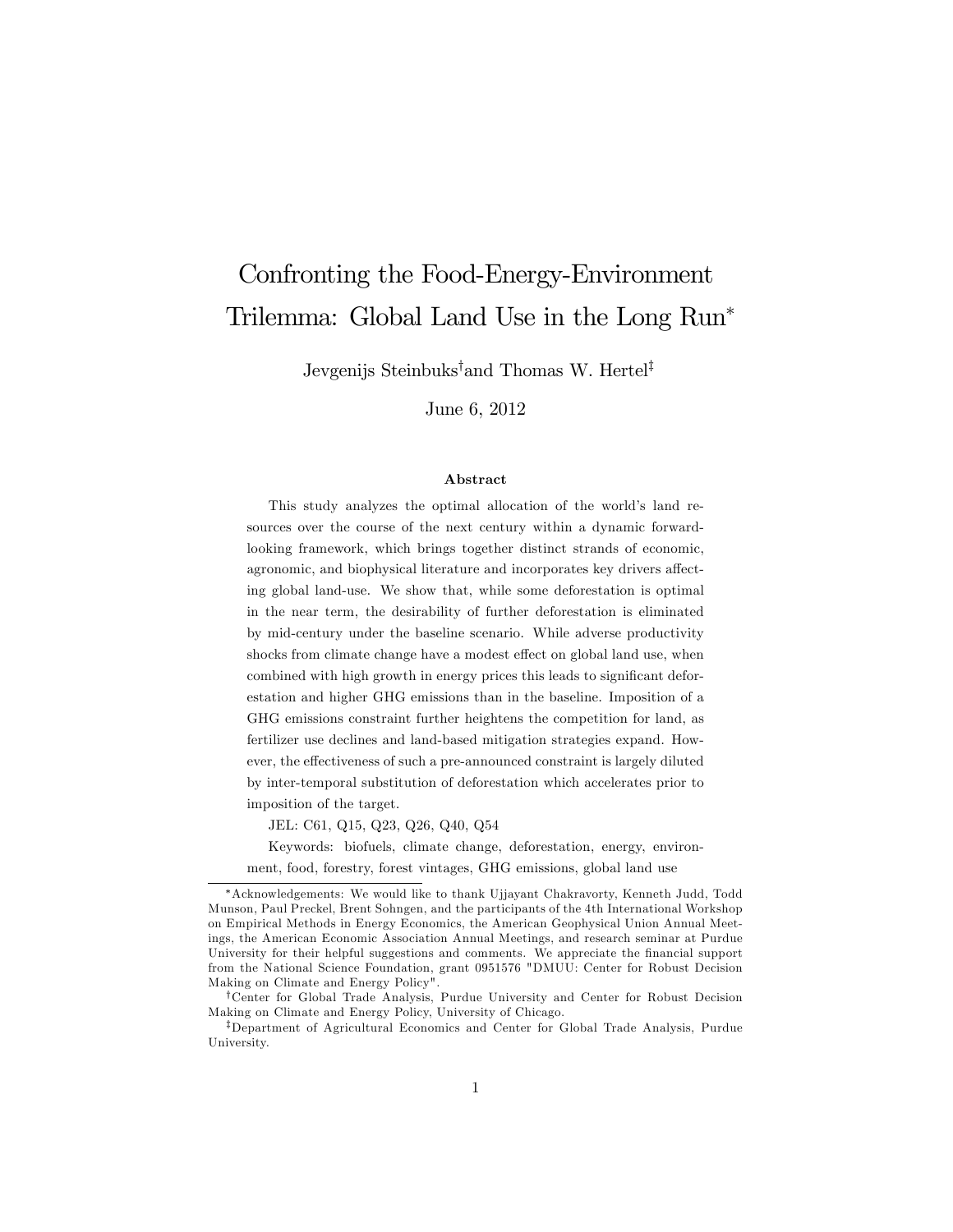# 1 Introduction

The allocation of the world's land resources over the course of the next century has become a pressing research question. Continuing population increases, improving, land-intensive diets amongst the poorest populations in the world, increasing production of biofuels and rapid urbanization in developing countries are all competing for land even as the world looks to land resources to supply more environmental services. The latter include biodiversity and natural lands, as well as forests and grasslands devoted to carbon sequestration. And all of this is taking place in the context of faster than expected climate change which is altering the biophysical environment for land-related activities. This combination of intense competition for land, coupled with highly uncertain future productivities and valuations of environmental services, gives rise to a significant problem of decision-making under uncertainty. The issue is compounded by the inherent irreversibility of many land use decisions.

The goal of this paper is to determine the optimal profile for global land use in the context of growing commercial demands for food and forest products, increasing non-market demands for ecosystem services, and more stringent GHG mitigation targets. Our research is related to a number of studies, analyzing particular aspects of land-use decisions. The bulk of the literature on agriculture and land-use studies how the agricultural system adapts to rising food demand stemming from income and population growth, as well as to changes in agricultural productivity of commercial land (Ianchovichina et al. 2001, Golub et al. 2009, Choi et al. 2011b). The literature on renewable energy and land-use focuses heavily on the competition for land between biofuels and food production, and the ensuing implications for land-based GHG emissions (Gurgel et al. 2007, Chakravorty et al. 2008, Gillingham et al. 2008, Searchinger et al. 2008, Chakravorty et al. 2011, Chen et al. 2011). The literature on commercial forestry and land-use studies the allocation of land to the commercial forestry sector in the context of timber production and climate mitigation policies (Stavins 1999, Sohngen and Mendelsohn 2003, Richards and Stokes 2004, Sohngen and Mendelsohn 2007, Choi et al. 2011a). The literature on ecosystem services and land-use studies optimal natural land conservation decisions taking into account irreversibility in disruption of biodiversity and significant option values attached to the future stream of benefits from ecosystem services (Conrad 1997, Conrad 2000, Bulte et al. 2002, Leroux et al. 2009).<sup>1</sup>

<sup>1</sup>Recent studies by Antoine et al. (2008) and Gurgel et al. (2011) attempted to integrate the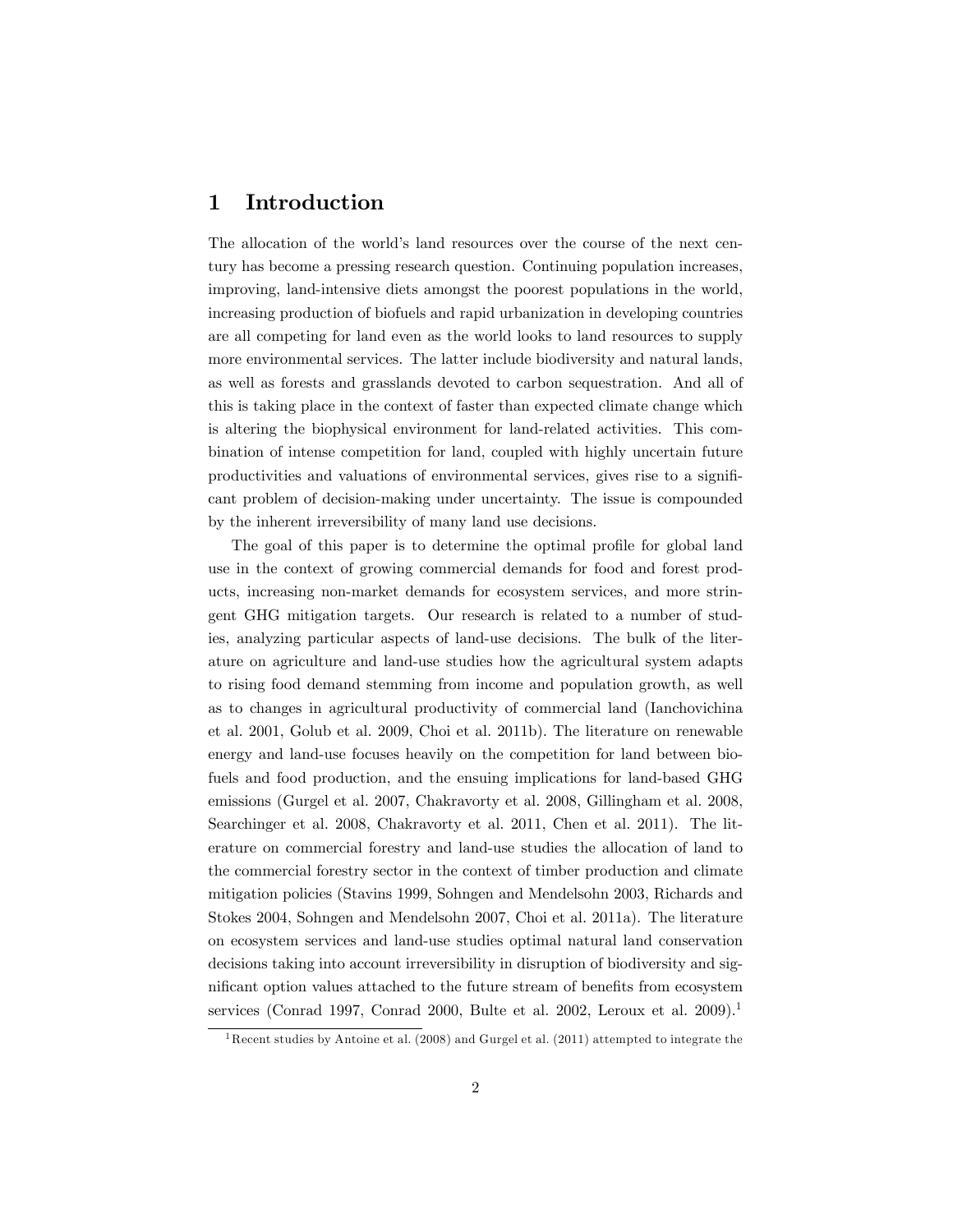Finally, the literature on GHG Sequestration and land-use explores different strategies to manage anthropogenic carbon emissions from terrestrial systems, and their implications for land-use. (Wise et al. 2009, Burney et al. 2010).

The model which we develop seeks to integrate these five, rather distinct strands of literature into a single, intertemporally consistent, analytical framework, at global scale. Our analysis is based on a dynamic long-run, forwardlooking partial equilibrium framework, in which the societal objective function places value on food production, liquid fuels (including biofuels), timber production, forest carbon and biodiversity. A non-homothetic AIDADS utility function represents model preferences, and, as society becomes wealthier, places greater value on eco-system services, and smaller value on additional consumption of food, energy and timber products. Given the importance of land-based emissions to any GHG mitigation strategy, as well as the potential impacts of climate change itself on the productivity of land in agriculture, forestry and ecosystem services, we aim to identify the optimal allocation of the world's land resources, over the course of the next century, in the face of alternative GHG constraints. The forestry sector is characterized by multiple forest vintages, which add considerable computational complexity in the context of this dynamic forward-looking analysis.<sup>2</sup>

We solve the model over the 200 year period: 2005- 2204, focusing analysis on the next century. Our baseline accurately reflects developments in global land use over the years that have already transpired, while also incorporating projections of population, income and demand growth from a variety of recognized sources. Though we do not explicitly incorporate uncertainty at the optimization stage of the model, we examine the ways in which global land-use responds to changes in factors corresponding to the most important sources of uncertainty associated with this problem. Specifically, we consider three counterfactual scenarios: higher growth in energy prices, lower growth in agricultural productivity due to higher temperatures, and global GHG emissions regulations.

We show in our model baseline that, in the absence of market imperfections,

demand for recreation services into a broader land-use perspective using recursive-dynamic multi-regional CGE model of the world economy (MIT-EPPA).

<sup>&</sup>lt;sup>2</sup> Because of their complexity most of the models employed to analyze land-use decisions at broad scale are solved recursively rather than as fully inter-temporal forward-looking optimization problems. The forward-looking approach adopted in our paper is less common, notwithstanding its better capabilities to address important economic policy issues such as inter-temporal allocation of GHG emission flows from land-use through abatement policies, efficiency implications of carbon taxes and caps, and endogenous depletion of non-renewable land resources. For a detailed discussion on relative pros and cons of recursive versus forwardlooking approaches in climate policy analysis, see Babiker et al. (2009).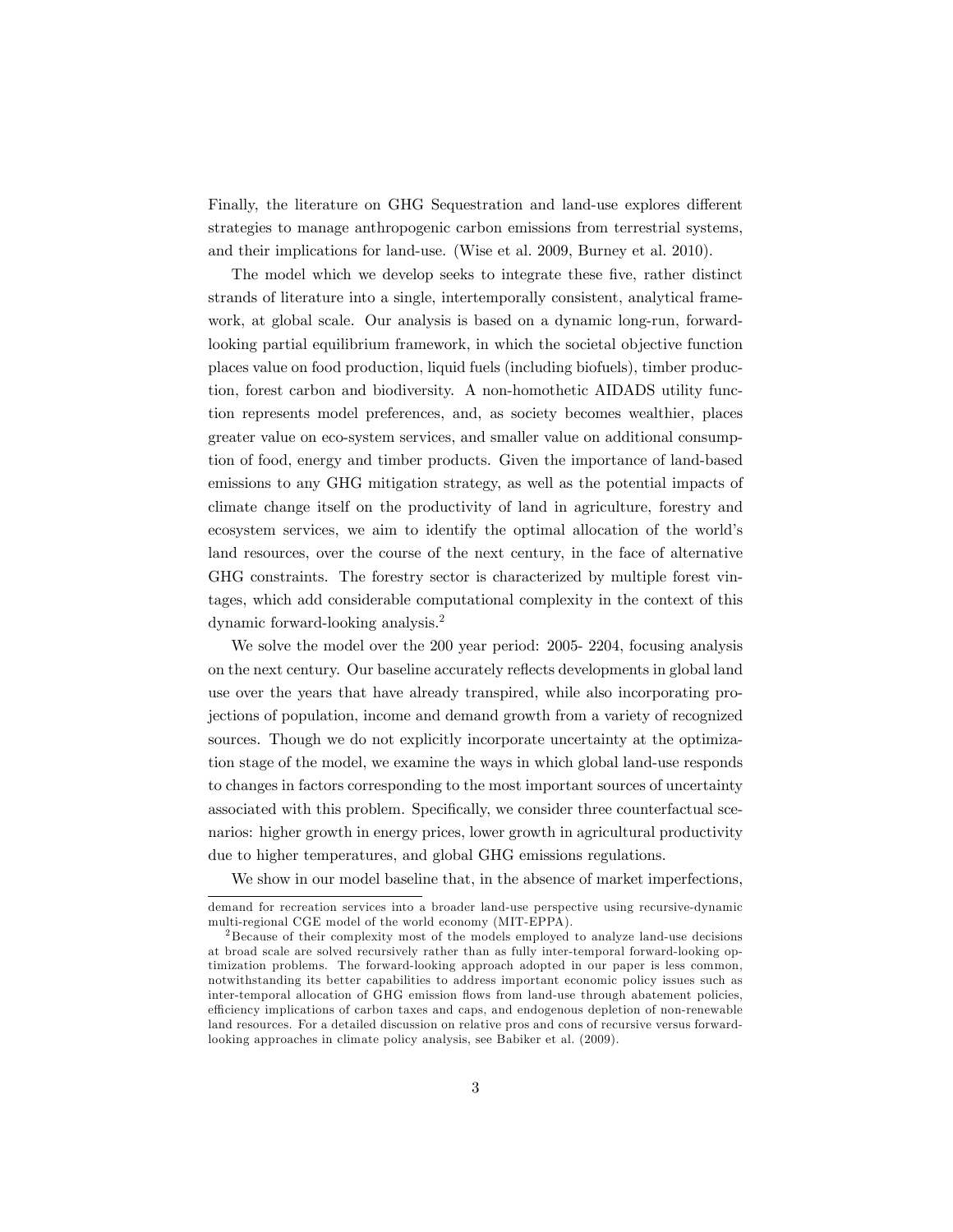deforestation associated with cropland expansion, which accounts for a large share of land-use GHG emission, should optimally decline in the medium run. Though adverse productivity shocks from climate change have a modest effect on global land use, it does lead to significant declines in consumption of agricultural output over the long-run. Energy prices and policies have a strong effect on the overall amount of land used in agriculture. In a 'perfect storm' of high growth in energy prices and declining agricultural productivity growth, additional demand for cropland leads to significant deforestation and higher GHG emissions than in the baseline. The introduction of GHG emissions constraint leads to a significant long-run reduction in GHG emission flows. However, an even greater increase in GHG emissions before the constraint is introduced makes it ineffective over the hundred year term, thereby confirming the 'green paradox' (Sinn 2008).

# 2 Model Outline

The model which we develop seeks to integrate these five, rather distinct strands of literature into a single, intertemporally consistent, analytical framework, at global scale. It is a deterministic, discrete dynamic, Önite horizon partial equilibrium model. Income, population, wages, oil prices, total factor productivity, and other variable input prices are assumed to be exogenous. The model focuses on the optimal allocation of scarce land across competing uses across time.

There are two natural resources in the model: land and fossil fuels. The supply price of fossil fuels is predetermined, and is expected to rise over time. The supply of land is fixed and faces competing uses that are determined endogenously by the model.

We analyze eight sectors producing intermediate and final goods and services. The agrochemical sector converts fossil fuels into fertilizers that are used to boost yields in the agricultural sector. The agricultural sector combines cropland and fertilizers to produce intermediate output that can be used to produce food or biofuels. The food processing sector converts agricultural output into food products that are used to meet the global food demand. The biofuels sector converts agricultural products into liquid fuels, which substitute imperfectly for fossil fuels in final demand. The energy sector combines fossil fuels with the biofuels, and the resulting mix is further combusted to satisfy the demand for energy services. The forestry sector produces an intermediate product, which is further used in timber processing. The timber processing sector converts output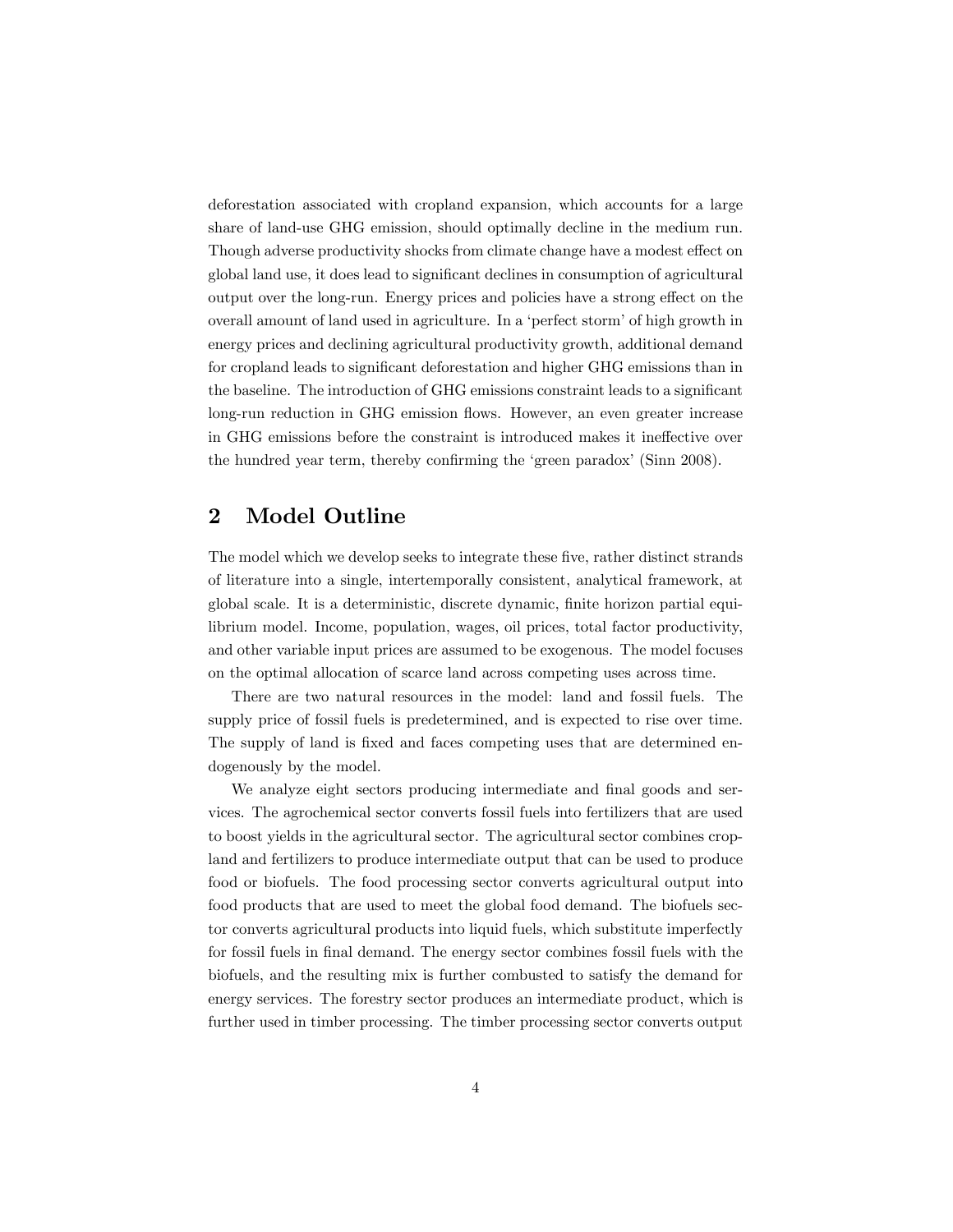from the forestry sector into a final timber product, which satisfies commercial demands for lumber and other articles of wood. The recreation sector provides a public good to society in the form of ecosystem services. The production of other goods and services are predetermined.

The societal objective function being maximized places value on processed food, energy services, timber products, and eco-system services. Emissions of greenhouse gases (GHGs) are central to the problem at hand. These are currently treated as a time-varying constraint on the flow of GHGs (emissions target). As the model focuses on the representative agentís behavior, the resource endowments and consumption products are expressed in per-capita terms. The model's structure, equations, variables, and parameters are summarized in technical appendix.

#### 2.1 Resource Use

#### 2.1.1 Land

The total land endowment in the model,  $\overline{\Lambda}$ , is fixed, so that the per-capita land endowment,  $\Lambda_t$ , declines with increases in population. The land in the economy comprises of natural forest lands  $-$  which are in an undisturbed state (e.g., parts of the Amazon),  $N_t$ , and commercial lands,  $L_t$ , both of which are expressed in per capita terms. The per-capita land endowment constraint is

$$
\Lambda_t = \frac{\overline{\Lambda}}{\Pi_t} = N_t + L_t,\tag{1}
$$

where  $\Pi_t$  is the predetermined population at time t. Based on the previous literature on natural land use (Antoine et al. 2008, Gurgel et al. 2011) we assume that the natural land consists of two types. Institutionally protected land,  $N<sup>R</sup>$ , includes natural parks, biodiversity reserves and other types of protected forests. This land is used to produce ecosystem services for society; and cannot be converted to commercial land. Unmanaged natural land,  $N^N$ , can be accessed and either converted to commercial land (deforested) or to protected land. Once the natural land is deforested, its potential to yield ecosystem services is interrupted and cannot be restored within the (single century) time frame of the analysis. Thus, the conversion of natural lands for commercial use is an irreversible decision. Equations describing allocation of commercial land across time and different uses are as follows, where lower case variables describe flows and upper cases correspond to stocks, and all variables are expressed on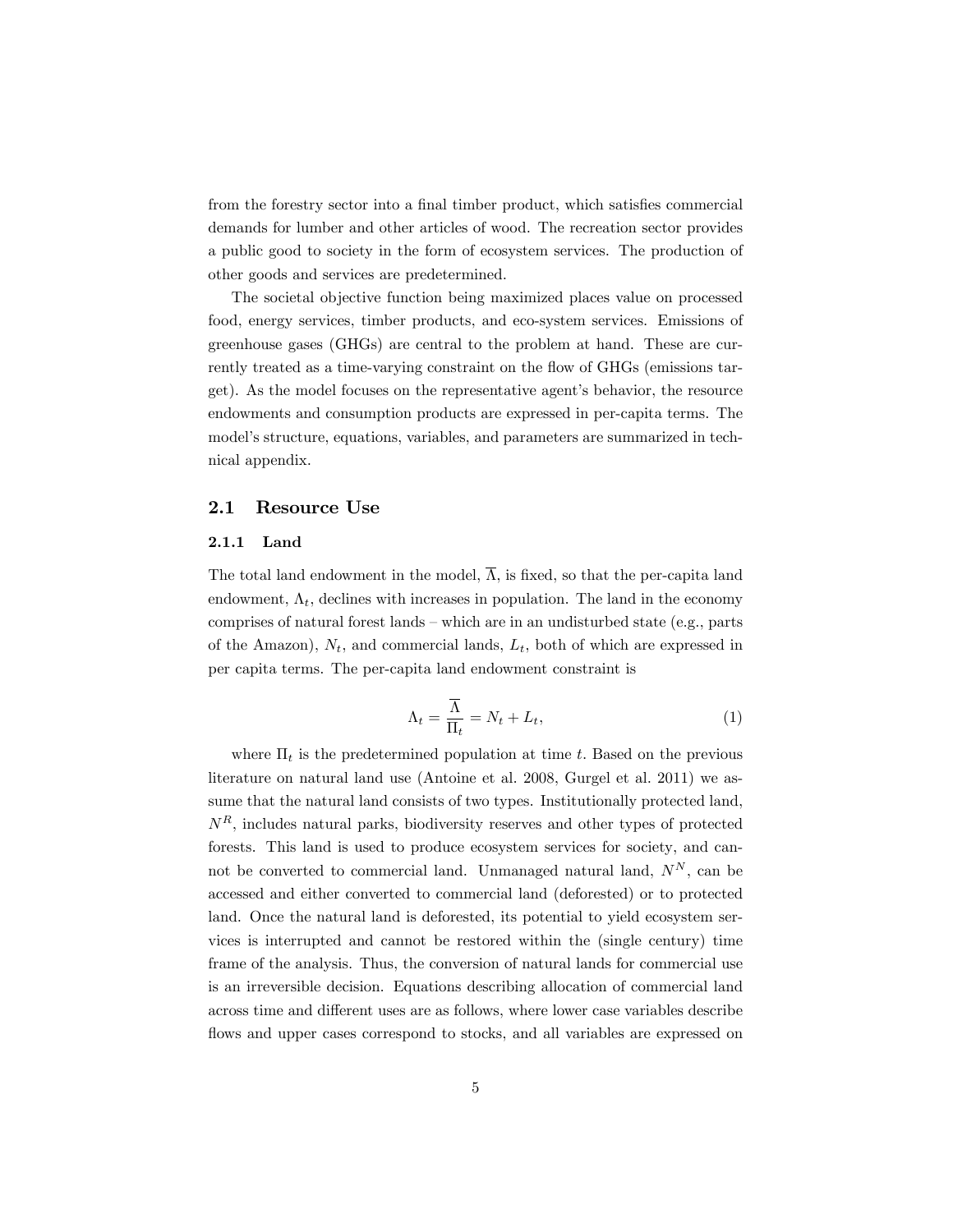a per capita basis:

$$
N_t = N_t^N + N_t^R. \tag{2}
$$

$$
N_{t+1}^N = N_t^N - \Delta L_t - \Delta N_t^R, \ N_0^N > 0,
$$
\n(3)

and

$$
N_{t+1}^R = N_t^R + \Delta N_t^R, \ N_0^R > 0,\tag{4}
$$

Equation (2) shows that the total endowment of natural land is a sum of the hectares of reserved and non-reserved natural land. Equation (3) shows that at each period of time the area of unmanaged natural land with initial stock,  $N_0$ , declines by the amounts allocated for conversion to commercial and protected land,  $\Delta L_t$  and  $\Delta N_t^R$ , where  $\Delta$  operator denotes a change in variables  $L_t$  and  $N_t^R$ . Equation (4) shows that at each period of time, the total area of reserved land with initial stock of  $N_0^R$  increases by the amount of newly protected land,  $\Delta N_t^R$ .

Accessing the natural lands comes at cost,  $c_t^N$ , associated with building roads and other infrastructure (Golub et al. 2009). In addition, converting natural land to reserved land entails additional costs,  $c_t^R$ , associated with passing legislation to create new natural parks. We assume that these costs are continuous, monotonically increasing, and strictly convex functions of the share of natural land previously accessed. There are no additional costs of natural land conversion to commercial land, as these costs are offset by the revenues from deforestation.

Commercial lands are used in either the agriculture or forestry sectors (we ignore residential, retail, and industrial uses of land in this partial equilibrium model of agriculture and forestry). Equations describing allocation of commercial land across time and between agriculture and forestry are:

$$
L_t = G_t + W_t. \tag{5}
$$

and

$$
L_{t+1} = L_t + \Delta L_t, \ L_0 > 0. \tag{6}
$$

Equation  $(5)$  shows that total endowment of commercial land,  $L$ , is a sum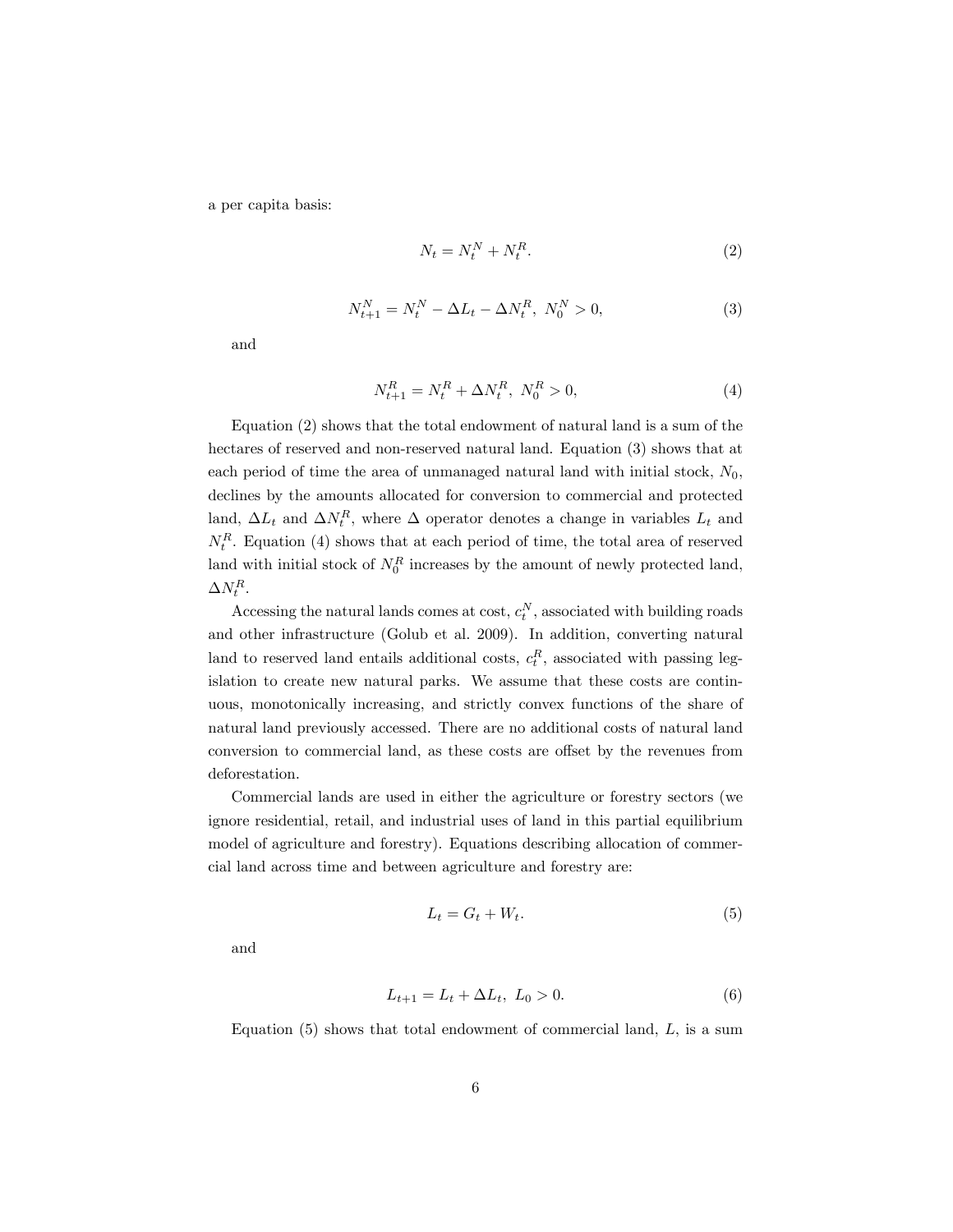of the hectares of commercial land dedicated to agriculture, G; and managed forest, W, respectively. Equation (6) shows that at each period of time, the total area of commercial land with initial stock of  $L_0$  increases by the amount of converted non-reserved natural land,  $\Delta L$ .

#### 2.1.2 Fossil Fuels

The fossil fuels,  $x$ , have two competing uses in our partial equilibrium model of land-use. A fraction of fossil fuels,  $x^{\phi}$ , is converted to fertilizers that are further used in the agricultural sector. The remaining amount of fossil fuels,  $x^e$ , is combusted to satisfy the demand for energy services. The total supply of fossil fuels is thus given by

$$
x_t = x_t^{\phi} + x_t^e. \tag{7}
$$

The cost of fossil fuels,  $c_t^x$ , is pre-determined, and reflects the expenditures on fossil fuelsí extraction, transportation and distribution, as well the costs associated with GHG emissions control (e.g. carbon prices) in the non-landbased economy.

### 2.2 Agrochemical Sector

The agrochemical sector consumes an amount of fossil fuels, denoted by  $x^{\phi}$ , and converts them into fertilizers that are further used in the agricultural sector. The production of fertilizers,  $\phi$ , is a simple engineering process that can be described by a linear production function:

$$
\phi_t = \theta^\phi x_t^\phi,\tag{8}
$$

where  $\theta^{\phi}$  is the rate of conversion of fossil fuels to fertilizers. We assume that the non-energy cost of conversion of fossil fuels to fertilizers,  $c^{\phi}$ , is constant and scale-invariant.

## 2.3 Agricultural Sector

The agricultural sector combines the agricultural land and fertilizers to deliver an output,  $g$ , that can be either converted to food,  $f$ , or biofuels,  $b$ . Agricultural land and fertilizers are imperfect substitutes in the production of agricultural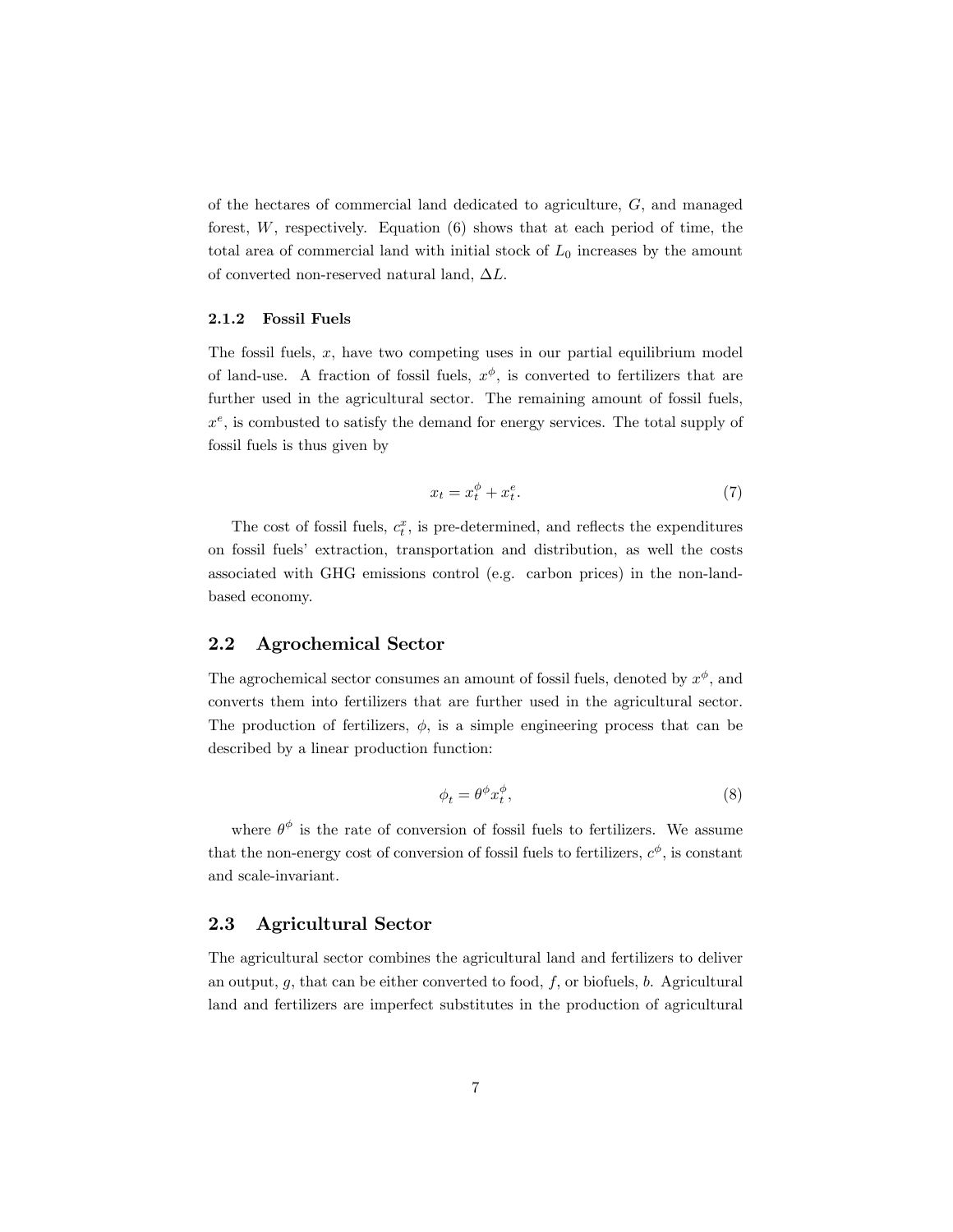products. The output of the agricultural product,  $g$ , is thus determined by the constant elasticity of substitution (CES) function:

$$
g_t = \theta_t^g \left[ \alpha^g \left( G_t \right)^{\rho_g} + \left( 1 - \alpha^g \right) \left( \phi_t \right)^{\rho_g} \right]_{\rho_g}^{\frac{1}{\rho_g}},\tag{9}
$$

where  $\theta_t^g$  and  $\alpha^g$  are, respectively, the yield of agricultural land and the value share of land in production of agricultural product at the benchmark time 0. The parameter  $\rho_g = \frac{\sigma_g - 1}{\sigma_g}$  is a CES function parameter proportional to the elasticity of substitution of agricultural land for fertilizers,  $\sigma^g$ . The production of agricultural output is also subject to additional costs from use of other production factors (such as e.g. labor or capital), the prices of which are predetermined in our partial equilibrium model. We assume that those costs per ton of agricultural product,  $c^g$ , are exogenous and scale-invariant.

#### 2.4 Food Processing Sector

The food processing sector converts an amount of agricultural product,  $q$ , into food products and services,  $f$ , that are further consumed in final demand. The purpose of this sector in the model is to capture the efficiency gains from technology improvements in food production, which result in lower requirements for agricultural inputs in final demand.<sup>3</sup> The conversion process is represented by the following production function:

$$
f_t = \theta_t^f g_t,\tag{10}
$$

where  $\theta_t^f$  is the total factor productivity (TFP) of the food processing sector, which captures the technological progress in both direct transformation of agricultural product into edible food, and the storage, transportation, and distribution of processed food. We assume that the food processing costs per ton of food products,  $c^f$ , are exogenous and scale-invariant.

#### 2.5 Biofuels Sector

The biofuels sector consumes the remaining amount of agricultural product to produce biofuels, b. We assume that a ton of agricultural product,  $q$ , can be

<sup>3</sup>For example, technological innovation in food conservation results in fewer losses from spoilage, and, correspondingly, lower amounts of processed food needed to satisfy the commercial demand for food. Correspondingly, input requirements for agricultural product also decrease.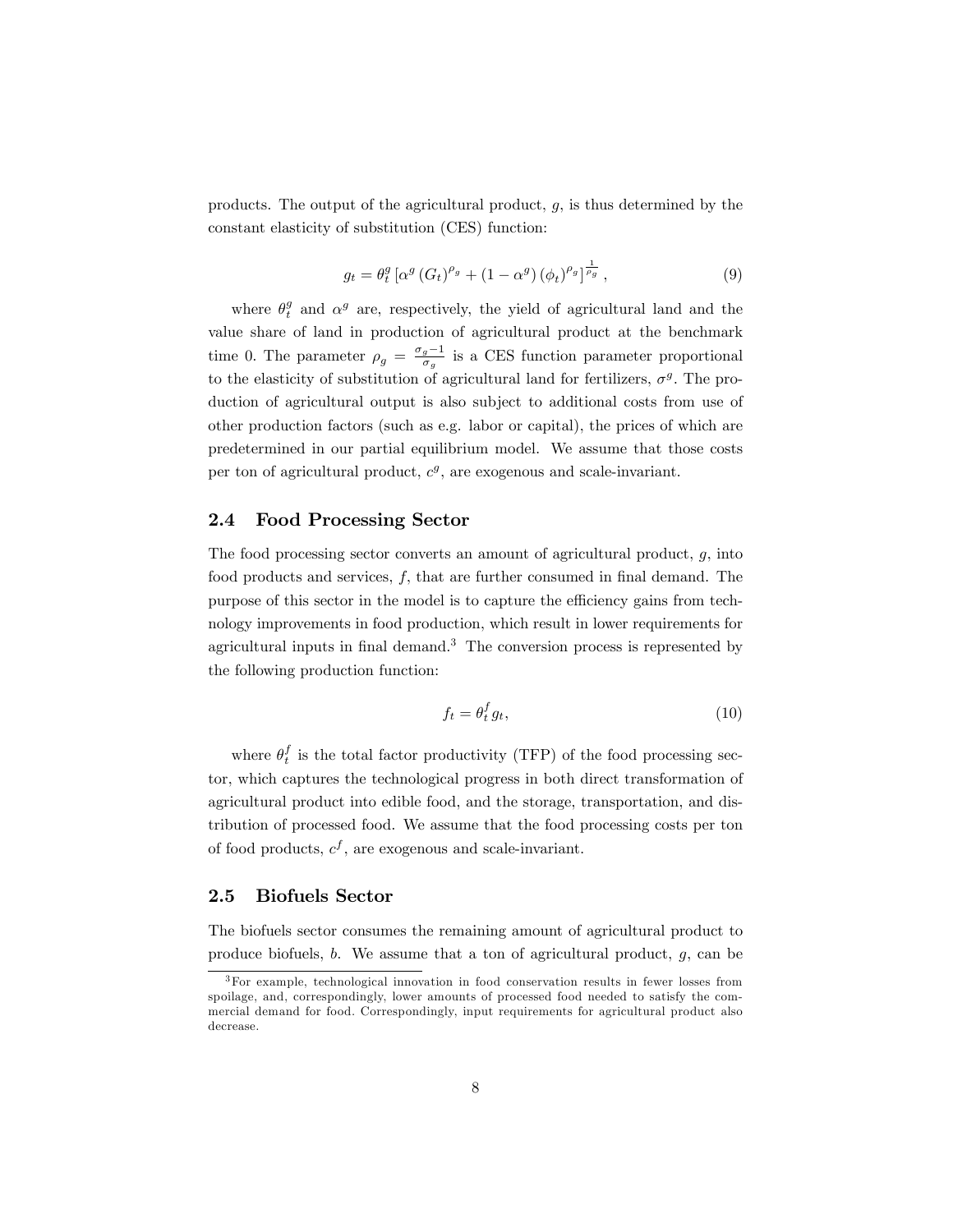converted to  $\theta^b$  tons of oil equivalent (toe's) of biofuels. The output of biofuels is thus given by

$$
b_t = \theta^b \left( g_t - \frac{f_t}{\theta^f} \right). \tag{11}
$$

The agricultural product's conversion to renewable fuel incurs additional nonfood processing cost,  $c^b$ . We assume this cost is constant and scale-invariant.<sup>4</sup>

## 2.6 Energy Sector

The energy sector consumes fossil fuels,  $x^e$ , and biofuels, b, that are further combusted to satisfy the demand for energy services. As displacement of fossil fuels by biofuels is limited by technological barriers<sup>5</sup> we assume these fuels are imperfect substitutes. Total production of fuel input,  $e_t^f$ , is given by the constant elasticity of substitution (CES) function:

$$
e_t^f = \gamma^e \left( \alpha^b \left( b_t \right)^{\rho_b} + \left( 1 - \alpha^b \right) \left( x_t^e \right)^{\rho_b} \right)^{\frac{1}{\rho_b}},\tag{12}
$$

where the parameter  $\gamma^e$  describes the technology of energy production,  $\alpha^b$  is the value share of biofuels in energy production at the benchmark time 0, and  $\rho_b =$  $\frac{\sigma_b-1}{\sigma_b}$  is a CES function parameter proportional to the elasticity of substitution of fossil fuels for biofuels,  $\sigma_b$ .

The total cost of energy is a sum of the costs of fossil fuels and biofuels net of land-use costs:

$$
c_t^e = c^b + c_t^x. \tag{13}
$$

We allow for the possibility of efficient use of fuel inputs. One toe of energy from fossil fuel or biofuel combusted yield  $\theta^e_t$  toe's of energy services,  $e$  :

$$
e_t = \theta_t^e e_t^f,\tag{14}
$$

where the function  $\theta_t^e$  reflects the energy efficiency, i.e. the amount of energy services provided by one toe of the energy fuel (Sorrell and Dimitropoulos 2008, p. 639).

 $4$ The biofuels sector is represented by the first-generation biofuels with well established production technology. With introduction of new generation biofuels one would expect these costs to decline, and biofuels conversion rate to increase as the biofuels' production technology improves. We show the model sensitivity to changes in these parameters in technical appendix.

 $5$ These barriers include different technology requirements for flex fuel vehicles using ethanol and gasoline blends (E85), as well as availability of fuelling stations supplying biofuels.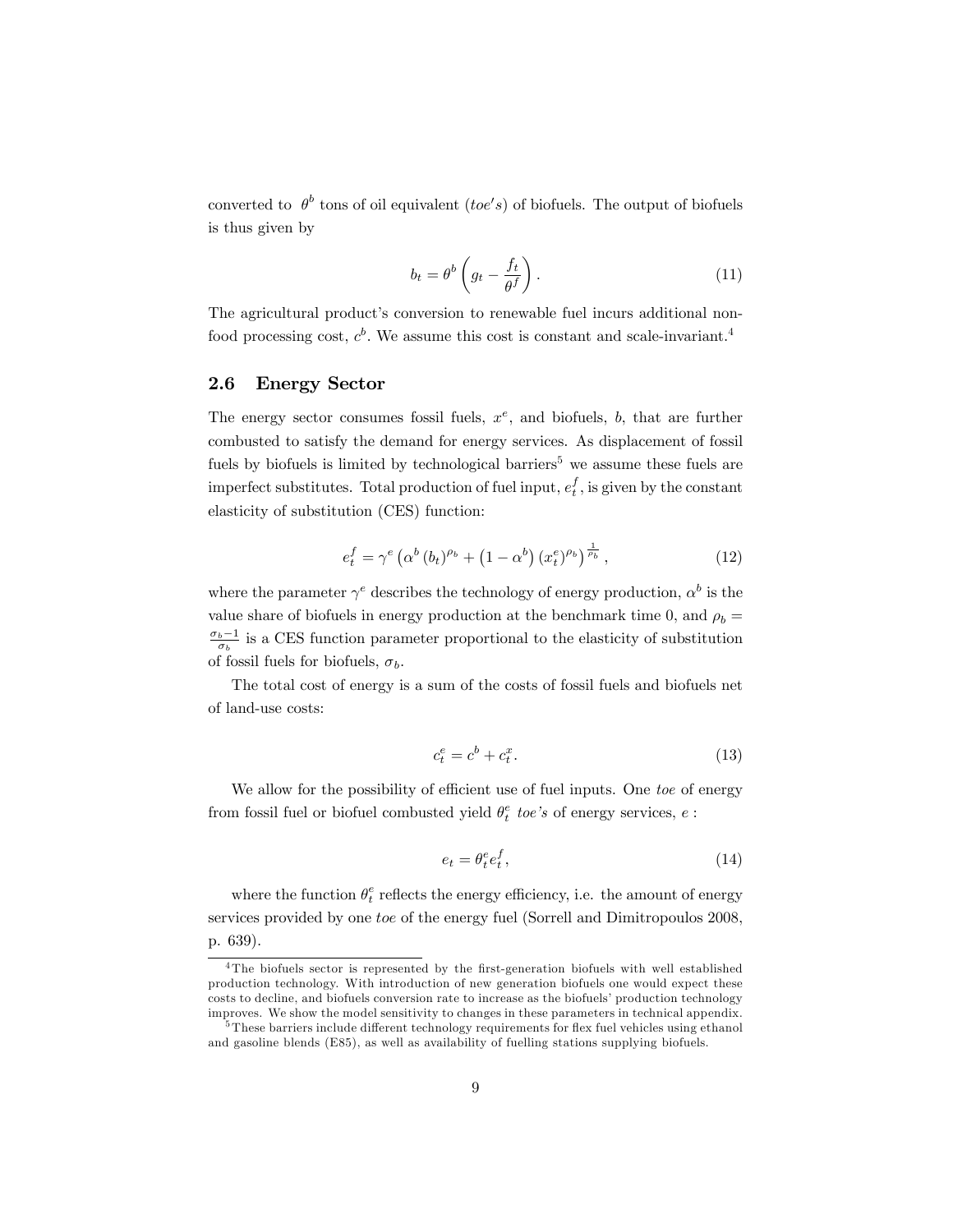#### 2.7 Forestry Sector

The forestry sector is characterized by V vintages of forest trees. At the end of period t each hectare of managed forest land,  $W_{v,t}$ , has an average density of tree vintage age v, with the initial allocation given and denoted by  $W_{v,0}$ . Each period of time the managed forest land can be either planted, harvested or simply left to mature. The newly planted trees occupy  $W<sup>p</sup>$  hectares of land, and reach the average age of the first tree vintage next period. The harvested area occupies  $H_v$  hectares of forest land. If the managed forest land is harvested, it yields  $\theta_v^w$  tons of forest product (raw timber),  $w_v$ , where  $\theta_v^w$  is the merchantable timber yield function, which is monotonically increasing in the average tree density of age v. Forest land becomes eligible for harvest when planted trees reach a minimum age for merchantable timber,  $\overline{v}$ . Managed forest areas with the average density of oldest trees V have the highest yield of  $\theta^w_V$ . They do not grow further and stay until harvested. In addition, conversion of natural forest land to commercial land (deforestation) yields timber benefits. We assume that natural forest lands are occupied by old trees, so deforested area,  $\Delta L,$  yields  $\theta_V^w$ tons of timber.

We assume that the average harvesting costs per ton of forest product, are invariant to scale and are the same across all managed forest areas of different age. With continuous growth up to vintage  $V$ , the average long-run cost of harvesting per hectare of managed forest land,  $c<sup>w</sup>$ , is therefore a declining function of timber output. Harvest of managed forests and conversion of harvested forest land to agricultural land is subject to additional short-run adjustment costs. The average planting costs per hectare of newly forest planted,  $c^p$ , are invariant to scale and are the same across all vintages.

The following equations describe the forestry sector:

$$
W_t = \sum_{v=1}^{V} W_{v,t},
$$
\n(15)

$$
W_{v+1,t+1} = W_{v,t} - H_{v,t}, \ v < V - 1
$$
\n<sup>(16)</sup>

$$
W_{V,t+1} = \sum_{V-1} W_{v,t} - H_{v,t} \tag{17}
$$

$$
W_{1,t+1} = W_t^p, \t\t(18)
$$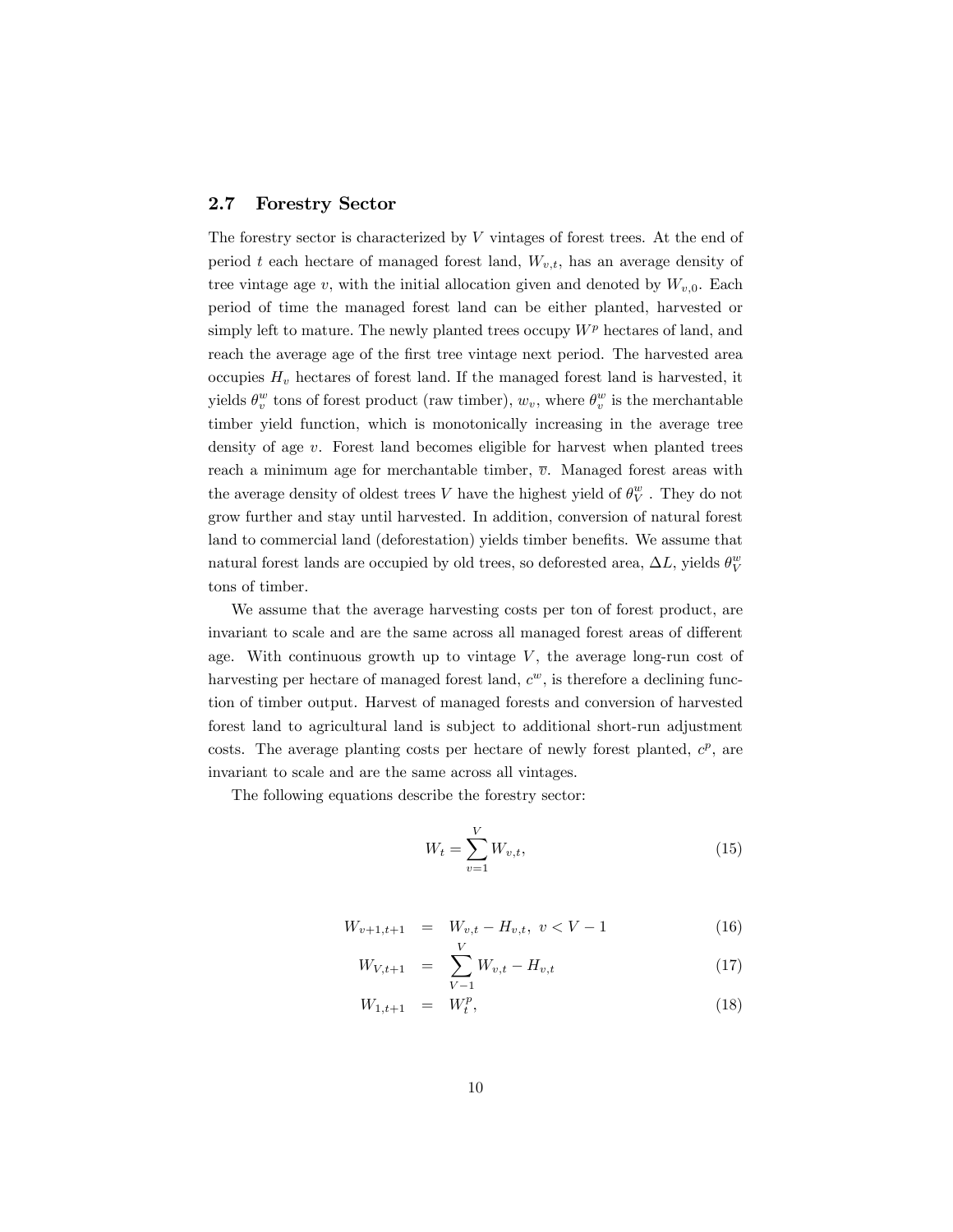and

$$
w_t = \sum_{v=1}^{V-1} \theta_{v,t}^w H_{v,t} + \theta_{V,t}^w (H_{V,t} + \Delta L_t), \qquad (19)
$$

Equation (15) describes the composition of managed forest area across forest vintages: Equation (16) illustrates the harvesting dynamics of forest areas with the average ages  $v$  and  $V$ . Equation (18) shows the transition from planted area,  $W^p$ , to new forest vintage area. Equation (19) describes the output of forest product from harvested forest areas of average tree age v and deforested natural lands.

#### 2.8 Timber Processing Sector

The timber processing sector converts harvested forest product,  $w$ , into processed timber products, s, that are further consumed in final demand. Similar to food processing, the purpose of this sector in the model is to capture the efficiency gains from technology improvements in timber production, which result in lower requirements for forest products in final demand.<sup>6</sup> The conversion process is represented by a linear production function:

$$
s_t = \theta_t^s w_t,\tag{20}
$$

where  $\theta^s$  is the TFP of the timber processing sector, which captures the technological progress in both direct transformation of forest product into processed timber, and the quality improvements and durability of timber products. We assume that the timber processing costs per ton of food products,  $c^s$ , are exogenous and scale-invariant.

## 2.9 Recreation Sector

The recreation sector uses the reserved natural land to produce ecosystem services, such as hunting, fishing, and wildlife viewing. The output for ecosystem services,  $r_t$ , is given by

$$
r_t = \theta_t^r N_t^R,\tag{21}
$$

 $6$  For example, technological innovation in durability of timber products results in their less frequent replacement. Therefore lower amounts of forest product are needed to satisfy the commercial demand for timber products.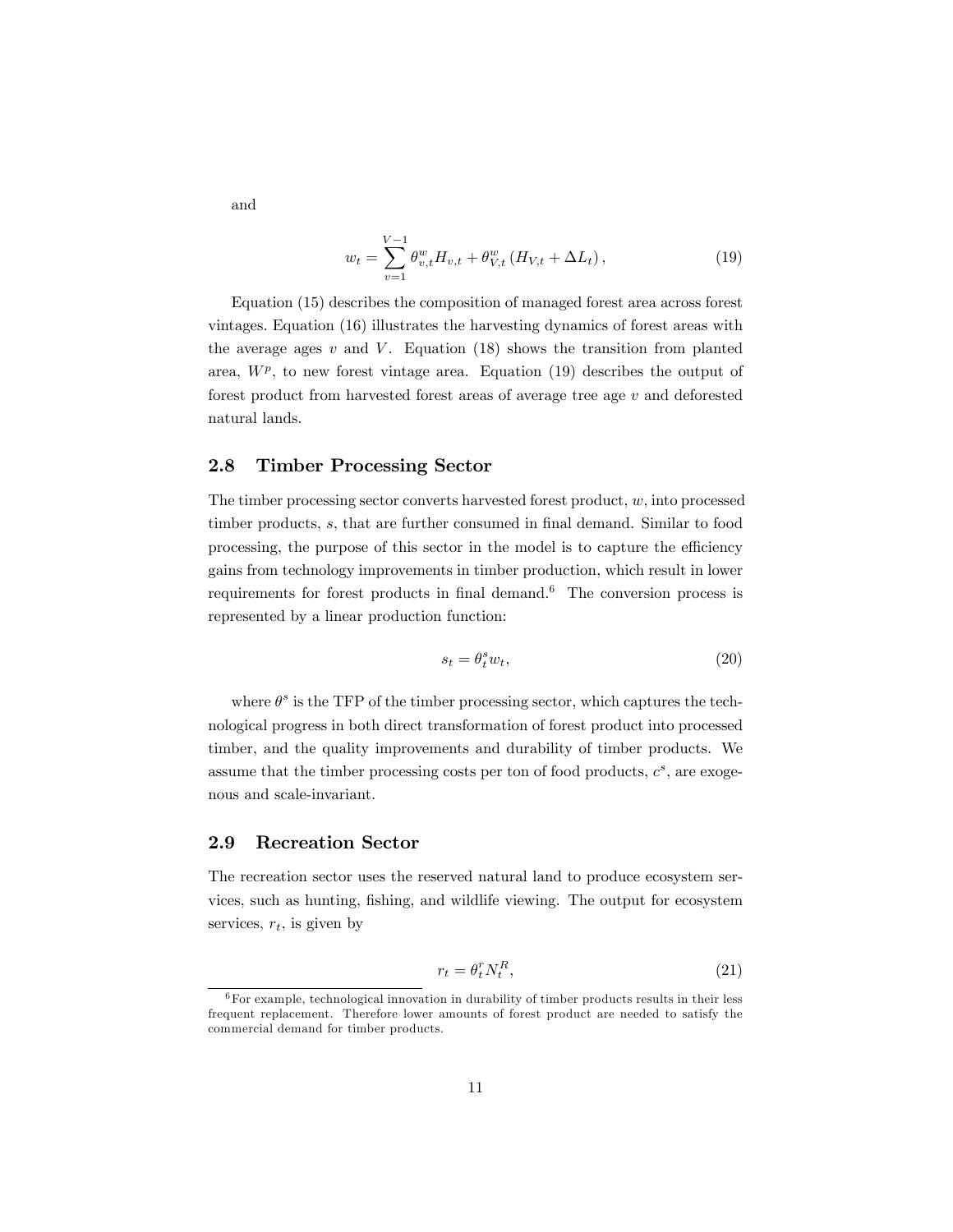where  $\theta_t^r$  is the TFP of the recreation sector. The average cost of producing ecosystem services (expenditures to maintain protected natural lands) per hectare of reserved natural land,  $c^r$ , is exogenous and scale-invariant.

## 2.10 Other Goods and Services

The production of other goods and services,  $o_t$ , in this model is predetermined. The reason we include it in this partial equilibrium model is to complete the demand system (described in a section below), which determines welfare. As the supply of other goods and services is predetermined, we assume that they grow at the overall rate of TFP growth, which is equal to the world economyís TFP growth rate<sup>7</sup>. Because the production of other goods and services does not draw on the land resource, we assume without loss of generality that their cost of production is zero.

## 2.11 GHG Emissions

The GHG emissions flows,  $z_t$ , in the model result from a number of sources: (a) the use of fossil fuels, (b) the conversion of unmanaged and managed forests to agricultural land (deforestation), (c) non- $CO<sub>2</sub>$  emissions from use of fertilizers in agricultural production, and (d) net GHG sequestration through forest sinks (which includes the GHG emissions from harvesting forests). We differentiate between the emissions resulting from the use of fossil fuels,  $z^x$ , and the emissions resulting from land-use,  $z<sup>L</sup>$ , because the price path for fossil fuels is pre-determined, whereas the other sources of GHG emissions are endogenous.

We assume that GHG emissions are linearly related to the use of fossil fuels, and the allocations of commercial lands. A *toe* of fossil fuel combusted emits  $\mu^x$ tons of CO<sub>2</sub> equivalent (tCO<sub>2</sub>e). Fertilizer production process emits  $\mu^{\phi}$  tCO<sub>2</sub>e per ton of fertilizer produced. A ton of fertilizer applied to agricultural land emits  $\mu^g$  tCO<sub>2</sub>e.

GHG's can also be reduced by carbon forest sequestration. A hectare of forest vintage v sequesters  $\mu_v^w$  tCO<sub>2</sub>e. Young forest vintages grow quickly and sequester carbon at a rapid rate. Older vintages grow slowly and eventually cease to sequester carbon. As the unmanaged forest land (both reserved and non-reserved) comprises mainly the older tree vintages, its potential to sequester additional GHGs is small, and may be ignored. However, the potential

<sup>&</sup>lt;sup>7</sup>The economy's output has a small fraction of endogenously determined output from landuse. We ignore this complication in this partial-equilibrium model.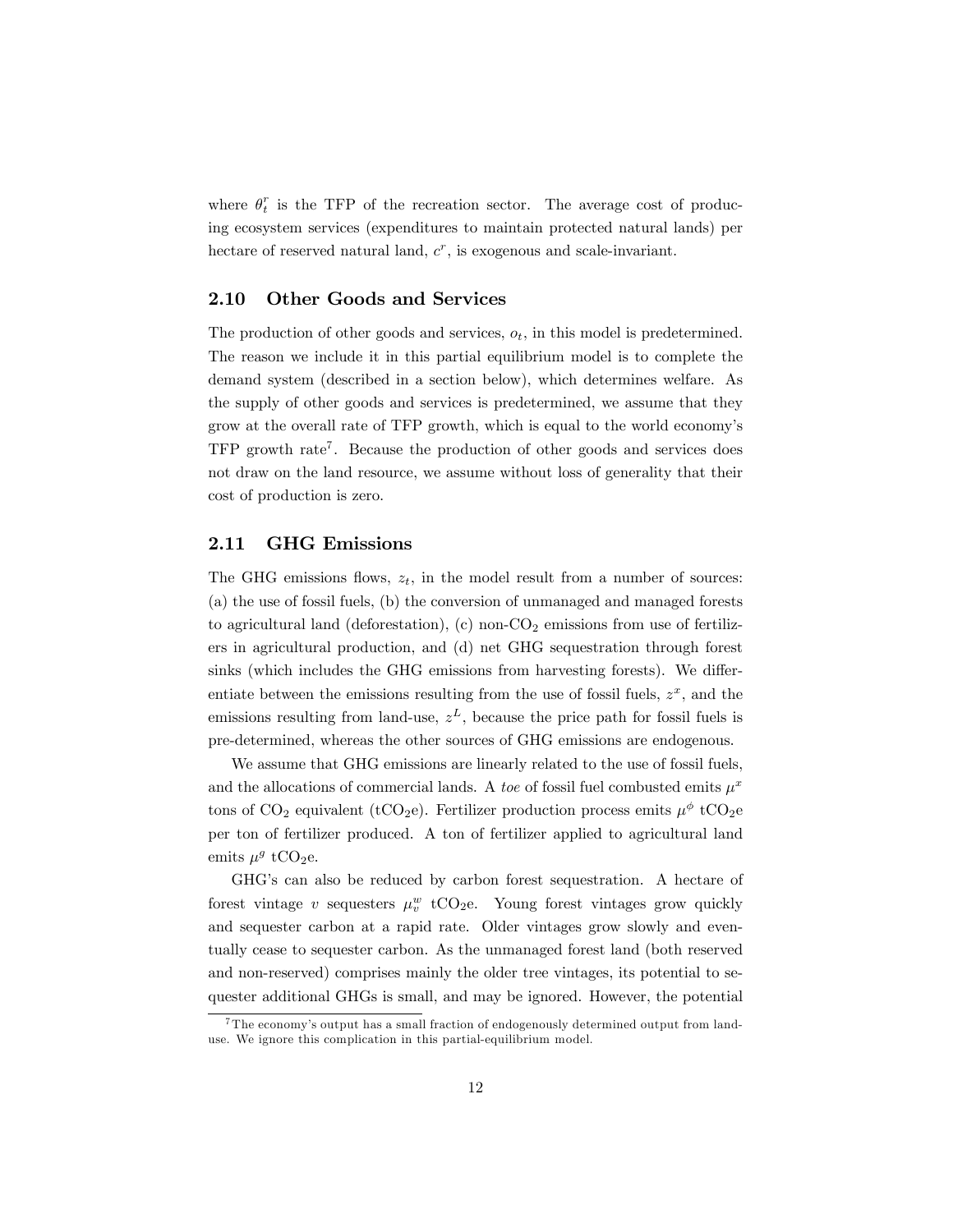for GHG releases when these trees are cut down and burned or left as slash (Fearnside 2000, Houghton 2003) is large. The conversion of natural forest land to commercial land entails emissions of  $\mu^L$  tCO<sub>2</sub>e per hectare of land deforested. Harvesting managed forests results in emissions of  $(1 - \varphi)\mu_v^h$  tCO<sub>2</sub>e per hectare of land harvested, where  $\mu_v^h$  is the carbon stock associated with harvested tree vintage v, and  $\varphi$  is the share of permanently stored carbon in harvested forest products. We ignore the annual sequestration of carbon by agricultural product, as those crops are either consumed or combusted in the form of bioenergy.

Based on the above, the equations describing net GHG flows in the economy are

$$
z_t = z_t^x + z_t^L,\t\t(22)
$$

$$
z_t^x = \mu^x x_t^e + \mu^\phi x_t^\phi,\tag{23}
$$

and

$$
z_t^L = \mu^L \Delta L_t + \mu^{\phi} x_t^{\phi} + (1 - \varphi) \sum_{v=1}^V \mu_v^h H_{v,t} - \sum_{v=1}^V \mu_v^w W_{v,t}.
$$
 (24)

Equation  $(22)$  describes the composition of GHG emissions flows. Equation (23) describes the GHG emissions from the use of fossil fuels. Equation (24) shows net GHG emissions from deforestation, agricultural production, and forest sequestration.

Finally, we consider institutional control of GHG emissions' flows (e.g. through the Kyoto Protocol), which foresees their gradual reduction and the stabilization of atmospheric carbon stocks. Specifically, we assume that at any point of time net GHG emissions from deforestation, application of fertilizers, and forest sequestration cannot exceed the emissions' quota,  $\bar{z}^L$ . We do not impose the emissions' constraints on GHG emissions from fossil fuels' combustion and fertilizers' production because they are exogenously determined. Rather we assume that emissions control instruments are reflected in exogenous fossil fuels<sup>'</sup> prices, which affect the demand for fossil fuels. Finally, because biofuels provide a renewable alternative to fossil fuels, we credit the emissions' quota,  $\bar{z}^L$ , by the amount of fossil fuels' emissions displaced by the biofuels.<sup>8</sup> The resulting

 $8$ This doesn't necessarily mean that biofuels are 'greener' than fossil fuels. That will depend on the emissions associated with agricultural production and natural land conversion.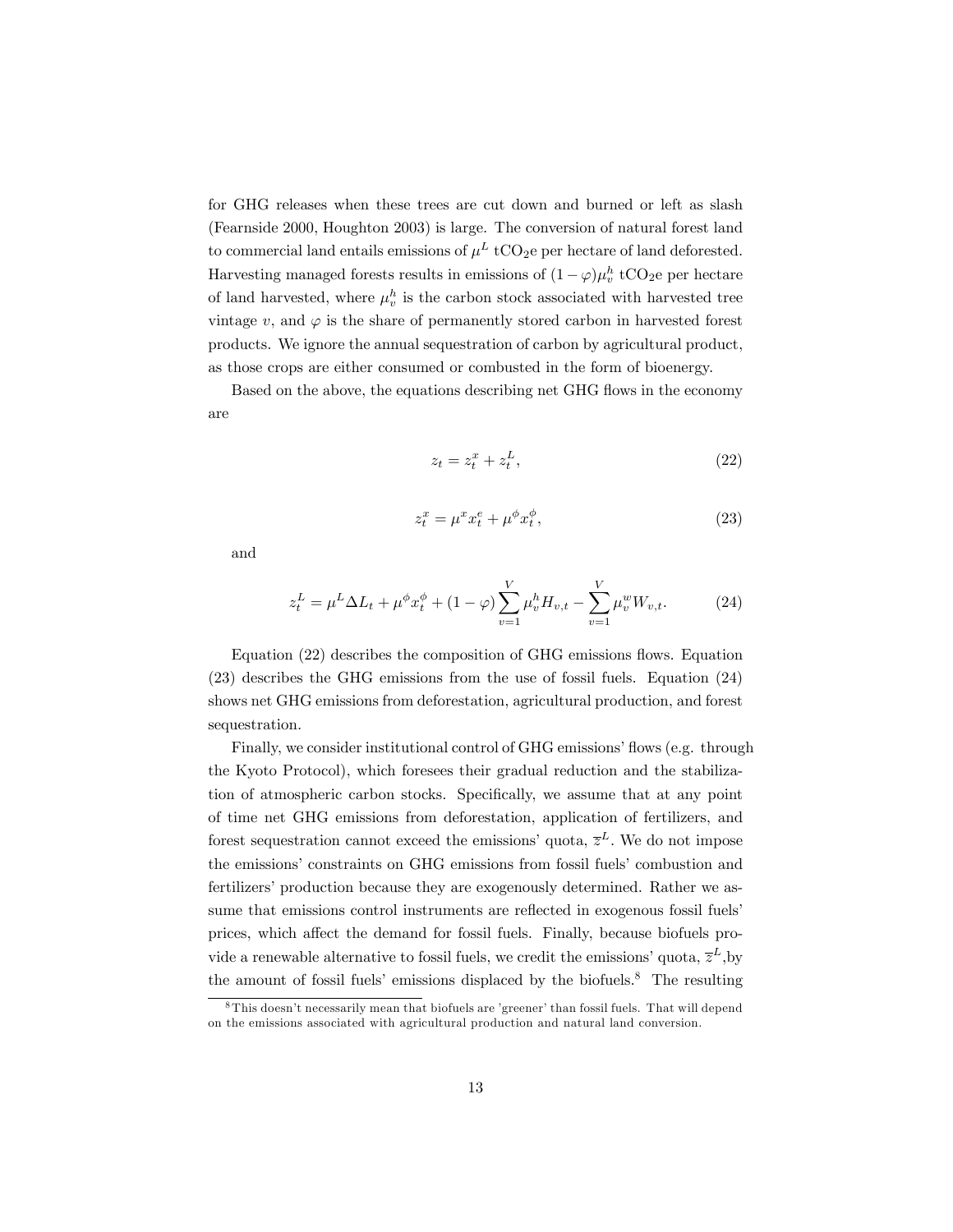relationships for emissions control are

$$
z_t^L \le \overline{z}_t^L = \theta_t^z \left( z_t^L - \left( 1 - \frac{\mu^b}{\mu^x} \right) b_t \right), \tag{25}
$$

where global warming intensity,  $\theta_t^z$  is a function determining the evolution of the GHG emissions' quota over time, and  $\mu^b$  are non-land-use emissions of biofuels' production. Equation  $(25)$  describes the constraint on non-fossil fuel emissions in the atmosphere, and shows how this constraint is derived.

#### 2.12 Preferences

The representative agent's utility,  $U$ , is derived from the consumption of food products, energy services, timber products, ecosystem services and other goods and services. The specific functional form for the utility function in this study is based on implicitly directive additive preferences, AIDADS (Rimmer and Powell 1996). Our choice of the utility function based on AIDADS preferences is motivated by its several important advantages over other functional forms underpinning standard models of consumer demand.<sup>9</sup> First, similar to the wellknown AIDS demand system (Deaton and Muellbauer 1980) the AIDADS model is flexible in its treatment of Engel effects, i.e. the model "allows the MBS' (Marginal Budget Shares) to vary as a function of total real expenditures" (Rimmer and Powell 1996, p. 1614). Second, the AIDADS has global regularity properties, in contrast to the local properties of  $\text{AIDS}^{10}$ . This is essential for solution of the model over a wide range of quantities. A number of studies (Cranfield et al. 2003, Yu et al. 2004) demonstrated that AIDADS outperforms other popular models of consumer demand in projecting global food demand, which makes it especially well-suited for the economic modelling of land-use.

The utility function for the AIDADS system is the implicitly directly additive function (Hanoch 1975):

$$
\sum_{f,e_s,w,r,o} F(q,u) = 1,
$$
\n(26)

where  $q = \{f, e^s, w, r, o\}$  is the consumption bundle, u is the utility level

 $q=$ 

<sup>&</sup>lt;sup>9</sup> The most popular demand systems estimated in recent applied work are the Homothetic Cobb-Douglas System (HCD), the Linear Expenditure System (LES), the Constant Difference of Elasticities Demand System (CDE), and the Almost Ideal Demand System (AIDS).

<sup>10</sup>One of well-known limitations of the AIDS system is that its budget shares fall outside [0; 1] interval. This frequently occurs when AIDS is applied to model the demand for staple food when income growth is large (Yu et al. 2004, p. 102).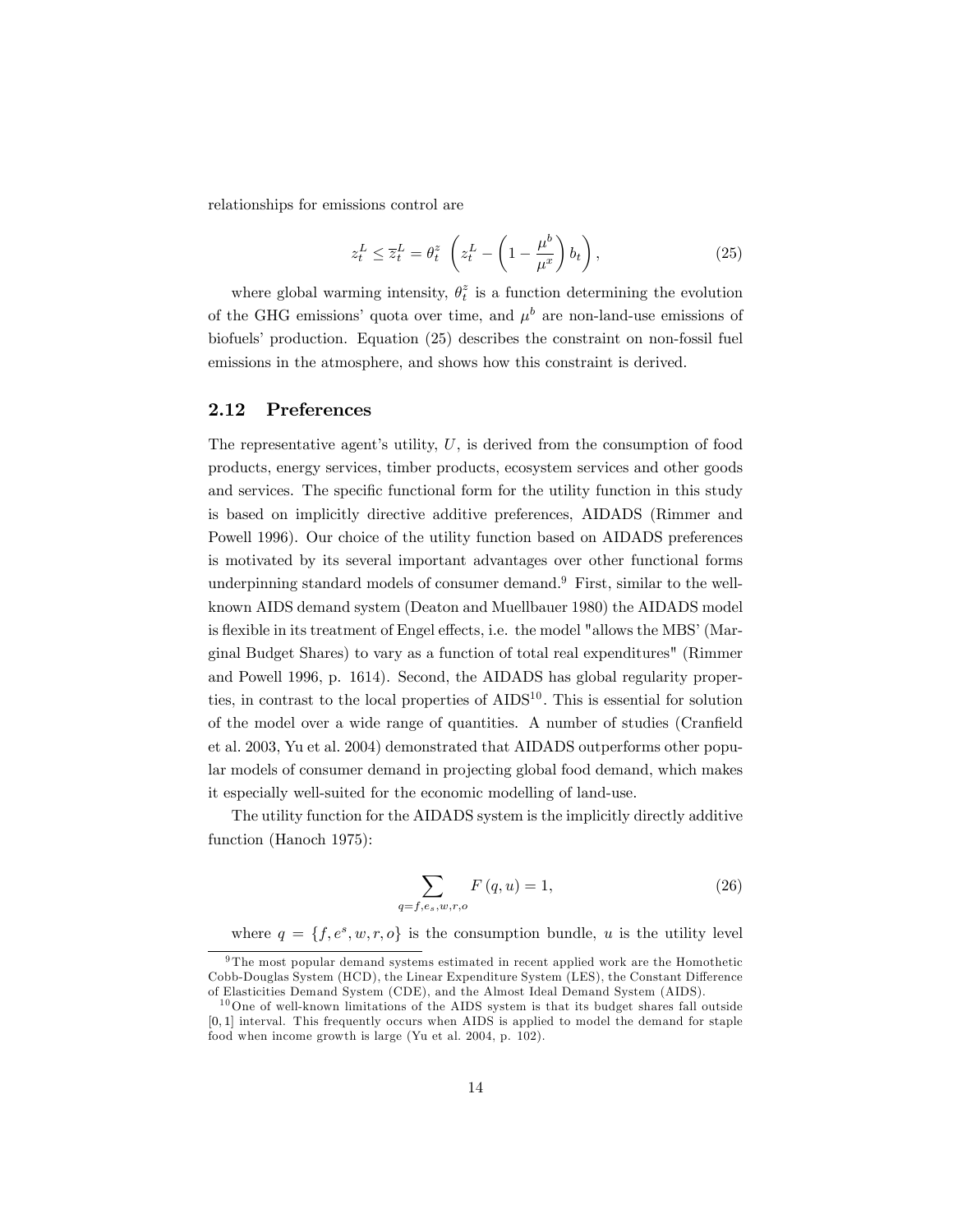obtained from the consumption of goods or services q, and  $F(q, u)$  is a twicediffirentiable monotonic function that is strictly quasi-concave in  $q$ . Based on Rimmer and Powell (1996), the functional form for  $F(q, u)$  is

$$
F(q, u) = \frac{\alpha_q + \beta_q \exp(u)}{1 + \exp(u)} \ln \left( \frac{q - \overline{q}}{A \exp(u)} \right).
$$
 (27)

In equation (27) the parameters  $\alpha_q$  and  $\beta_q$  define the varying marginal budget shares of goods and services  $q$  in the consumers' total real expenditures. The parameter  $\bar{q}$  defines the subsistence level of consumption of goods and services q. The functional form of  $F(q, u)$  implies that the consumption of goods and services q is always greater than their subsistence levels,  $\bar{q}$ . The parameter A affects the curvature of the transformation function  $F(q, u)$ . The AIDADS system imposes standard non-negativity and adding-up restrictions based on the economic theory. These restrictions ensure that the consumers' marginal budget shares and minimal consumption level of goods and services  $\bar{q}$  are greater or equal to zero, and the sum of marginal budget shares in total real expenditures does not exceed one.

Rimmer and Powell (1996, p. 1615) demonstrate that maximizing the utility function (26) subject to the budget identity constraint (27) yields the following system of inverse demand equations:

$$
p_q(q) = \frac{\alpha_q + \beta_q \exp(u)}{1 + \exp(u)} \frac{y - \sum_q p_q q}{q - \overline{q}},
$$
\n(28)

where  $p_q$  are "prices" - or in this case, the marginal valuation - of goods and services  $q$  and  $y$  is the economy's output per capita.

## 2.13 Welfare

The objective of the planner is to maximize welfare function,  $\Omega$ , defined as the sum of net aggregate surplus discounted at the constant rate  $\delta > 0$ , and the bequest value of unmanaged and commercial forest areas.<sup>11</sup> Net surplus is computed by integrating the marginal valuation of each product, less the land access costs and non-land-based costs of producing each good. Thus, for agricultural output, food, and timber products, this represents non-land production costs.

<sup>11</sup>We do not consider the bequest value of protected forests, as they cannot be "scrapped" in our model.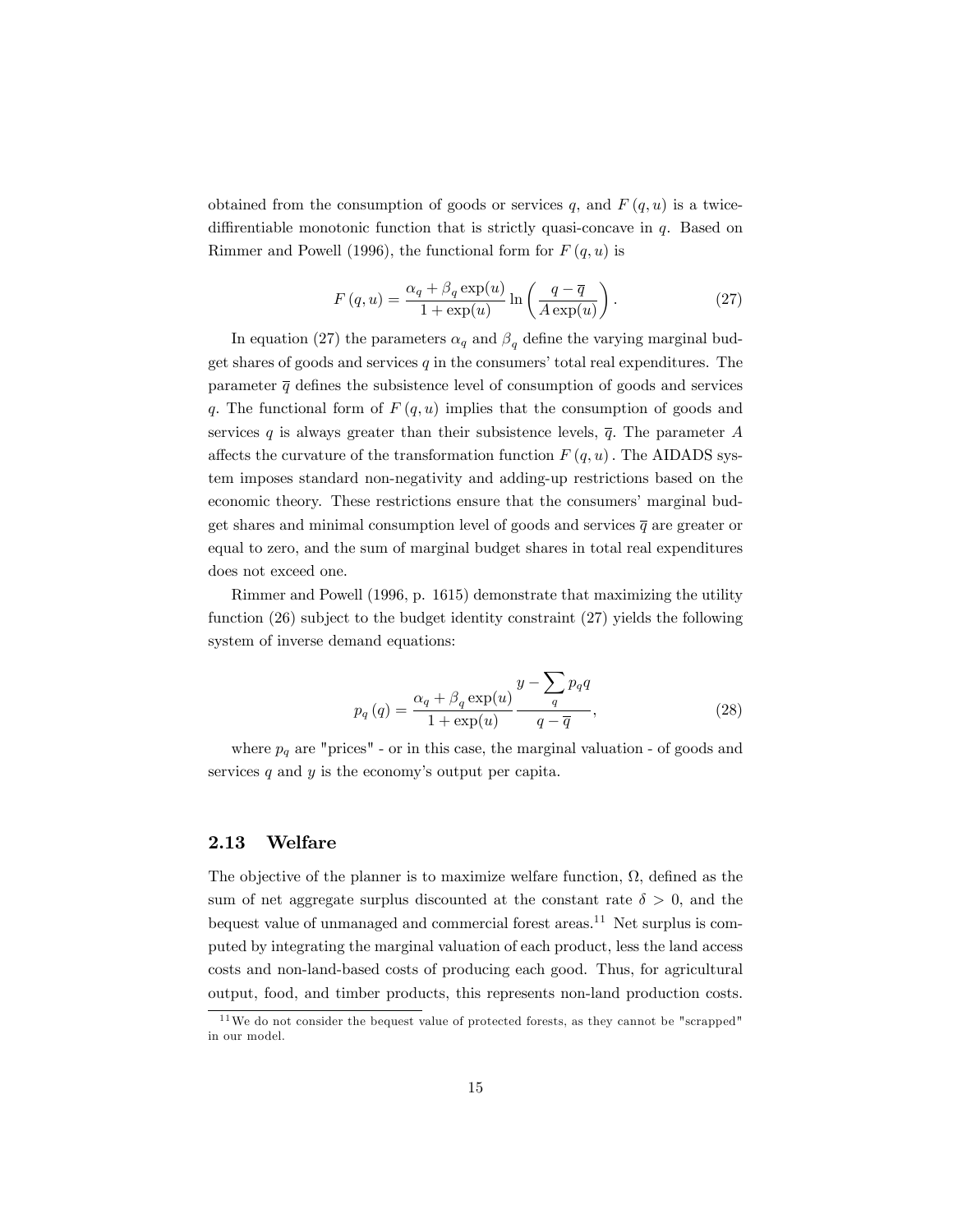For energy, these are non-land biofuels costs and fossil fuel costs. For fertilizers, these are non-energy costs. For forestry, these are harvesting and planting costs. And for recreation, these are the costs of maintaining natural parks. The planner allocates commercial land for agricultural product and timber production, and the scarce fossil fuels and reserved natural forest land to solve the following problem:

$$
\max_{f,e,s,r} \Omega = \sum_{t=0}^{T-1} \delta^t \left[ \sum_{\substack{q=f,e,s,r,o\\-c_t^N-c_t^R-c^\phi \phi_t - c^g g_t - c^p W_t^p - c_t^w}} \int_0^{q^*} (p_q(q) - c_q(q)) dq \right] + \delta^T \Gamma \left( N_T^N, W_T \right)
$$
\n(29)

s.t. constraints (1)-(28), where  $\Gamma$  is the scrap value function.

## 3 Model Baseline

This section describes the results of simulations of the model baseline. The baseline construction is documented in the technical appendix. We solve the model over the period 2005 - 2204, and present the results for the first 100 years to minimize the effect of terminal period conditions on our analysis.

Figure 1 depicts the optimal allocation of global land-use, GHG emissions, consumption of goods and services that draw on land resources, and consumption of biofuels in the model baseline. Beginning with the upper left-hand panel of Figure 1, we see that, in the short-run cropland area increases, reaching its maximum of 1.75 billion hectares in 2050 (14 percent larger compared to 2004), whereas managed forest area remains practically unchanged at 1.64 billion hectares (1 percent larger compared to 2004). In the medium- and long-run, slower population growth, rising real income and agricultural productivity, and energy efficiency improvements result in a decline in demand for cropland and an increase in demand for managed forests. By 2100 cropland area declines to 1.44 billion hectares (6 percent smaller compared to 2004), whereas managed forest area increases to 1.96 billion hectares (21 percent larger compared to 2004). Protected natural land area increases moderately in the short- to medium- run, and in 2050 amounts to 0.25 billion hectares (22 percent larger compared to 2004). In the long-run, the area of protected natural land increases sharply to 0.65 billion hectares in 2100 (216 percent larger compared to 2004), with most of the increase taking place after 2050.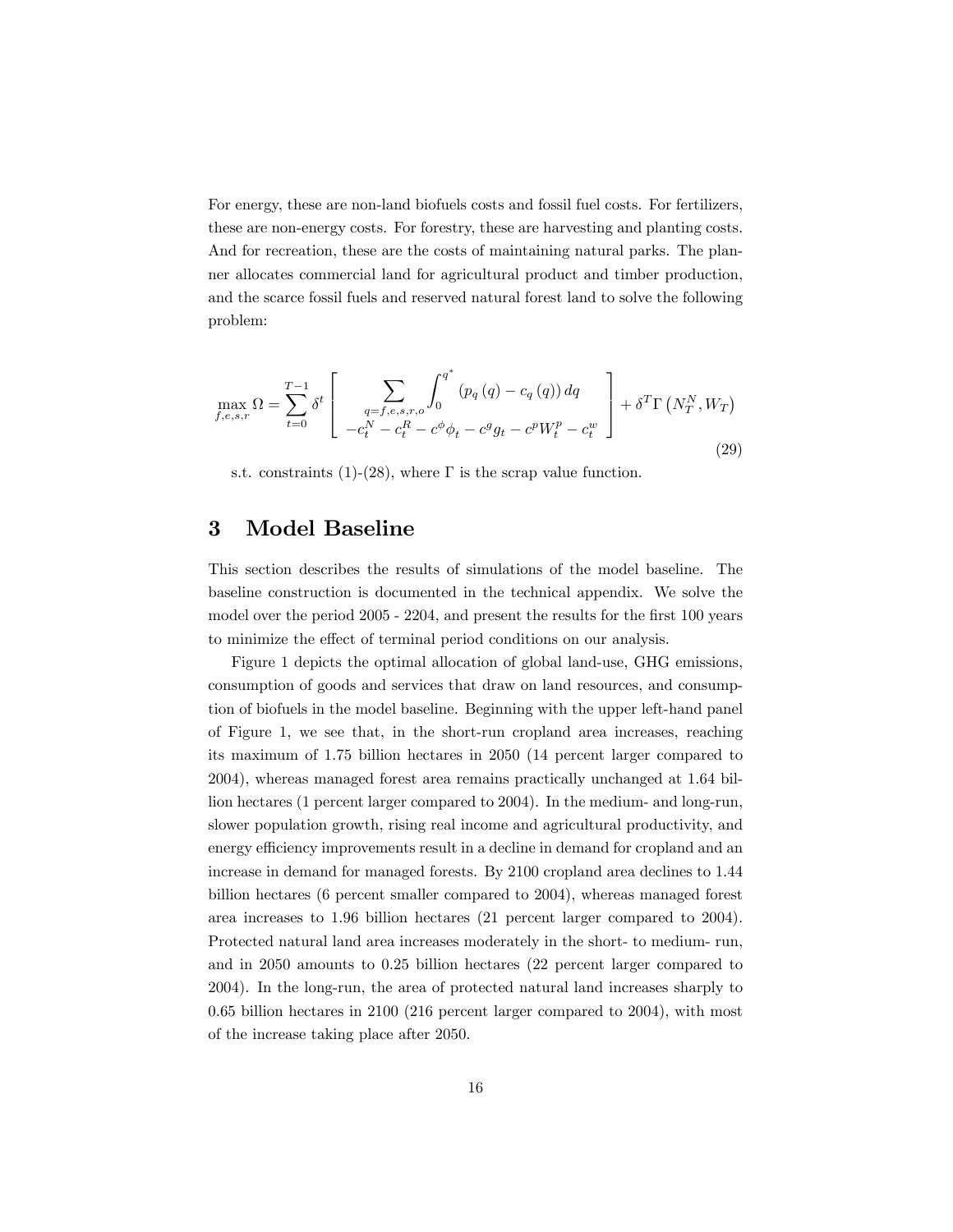

Figure 1: Model Baseline

The upper right-hand panel in Figure 1 reports gross GHG emissions flows and their net accumulation over time. Positive bars in this panel denote emissions, whereas negative bars denote carbon sequestration through forests.<sup>12</sup> Combustion of petroleum products is the major source of GHG emissions in the model, which amount to  $13.5 \text{ GtCO}_2$ e in 2004. In the long-run the demand for petroleum products declines due to higher oil prices and energy efficiency improvements, and GHG emissions from petroleum combustion decline by 52% relative to 2004, reaching  $5.9$  GtCO<sub>2</sub>e in 2104. GHG emissions from conversion of natural land remain significant in short- run, and amount to  $3.1 \text{ GtCO}_2$ e in 2025 (10 percent smaller compared to 2004). In the medium run, increasing access costs of natural land combined with declining demand for commercial land, results in a sharp decline in deforestation. GHG emissions from deforestation decrease to  $0.95 \text{ GtCO}_2$ e in 2050 (72 percent smaller compared to 2004) and cease entirely by 2060, along this optimal global path of land use. GHG emis-

 $12A$  fraction of these GHG emissions flows is also sequestered by atmospheric and ocean sinks. We ignore this complication as our model does not provide comprehensive accounting of all GHG emissions áows, and focuses on understanding emissions from land use and related sectors.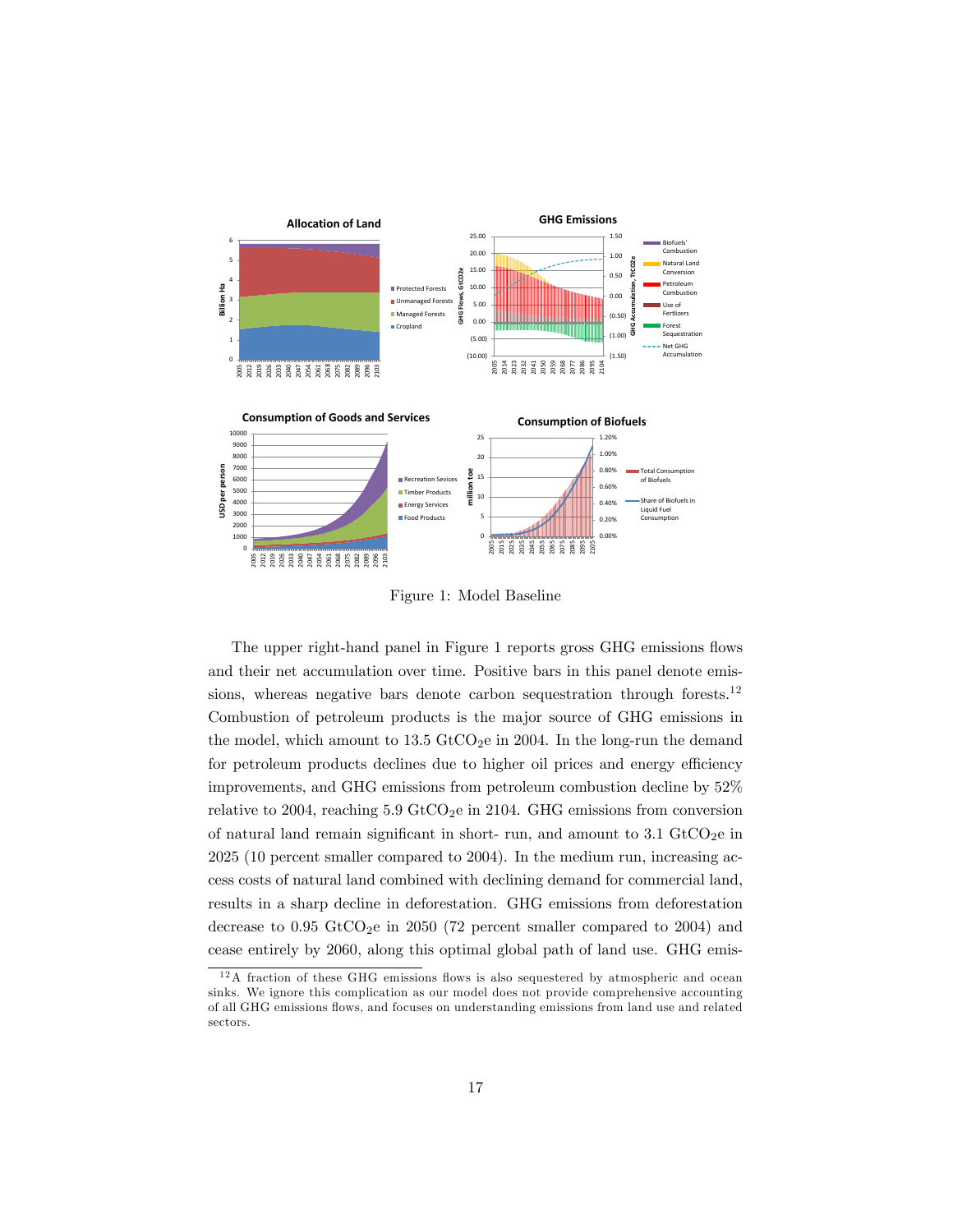sions from production and application of fertilizers decline steadily as prices of natural gas increase and pressure on croplands diminishes in the face of slowing global population growth and improving crop technology. In 2100, GHG emissions from production and application of fertilizers amount to  $1.15 \text{ GtCO}_2$ e (71 percent smaller compared to 2004). GHG emissions' sequestration from managed forests increases in the short run with the removal of older tree vintages and regrowth of new forest. In 2050 annual sequestration of GHG emissions by the global forestry sector amounts to  $2.6$  GtCO<sub>2</sub>e (7.5 percent larger compared to 2004). In the medium-run and the long-run sequestered GHG emissions continue to increase faster with the increase in managed forest area. In 2100 sequestered GHG emissions amount to  $6 \text{ GtCO}_2$ e (147 percent larger compared to 2004). The gross emissions from biofuels' consumption (excluding indirect land use effects, which are reported separately) are quite modest, amounting to just 6 MtCO<sub>2</sub>e in 2050 and 33.5 MtCO<sub>2</sub>e in 2100. Overall, accumulated GHG flows grow rapidly, adding on average  $13.6$  GtCO<sub>2</sub>e per annum in the first part of the century, reaching  $0.68 \text{ TtCO}_2$ e by 2050. Accumulation of GHG flows occurs at much slower rate (5 GtCO<sub>2</sub>e per annum) in the second part of the century, reaching  $0.93 \text{ TtCO}_2$ e by 2100. As explained above, higher oil prices, improved energy efficiency, decline in deforestation and expanded forest sequestration are the main reasons for the slowdown in accumulation of GHG emissions.

The lower left-hand panel in Figure 1 illustrates the results for per-capita consumption of goods and services that draw on land resources. The consumption of all goods and services increases in absolute terms. The growth in per capita consumption is fueled by productivity growth across the board, while population growth declines over the baseline. In 2100 the per capita consumption of services from processed food, energy, processed timber, and recreation, are respectively higher by a factor of 6, 1.5, 10.5 and 20 compared to their levels in 2004. Of course, this does not translate into an equivalent increase in consumption of the bulk agriculture and timber products. Rather most of this rise in real consumption is due to efficiency gains in the processing sectors, as well as increases in the use of non-primary inputs in the production process. In relative terms, in 2100 the budget share of recreation services increases, budget shares of food and energy services decline, and the budget share of timber products remains relatively unchanged compared to their levels in 2004. This result is consistent with calibrated structure of AIDADS preferences.

The lower right-hand panel of Figure 1 describes the results for consump-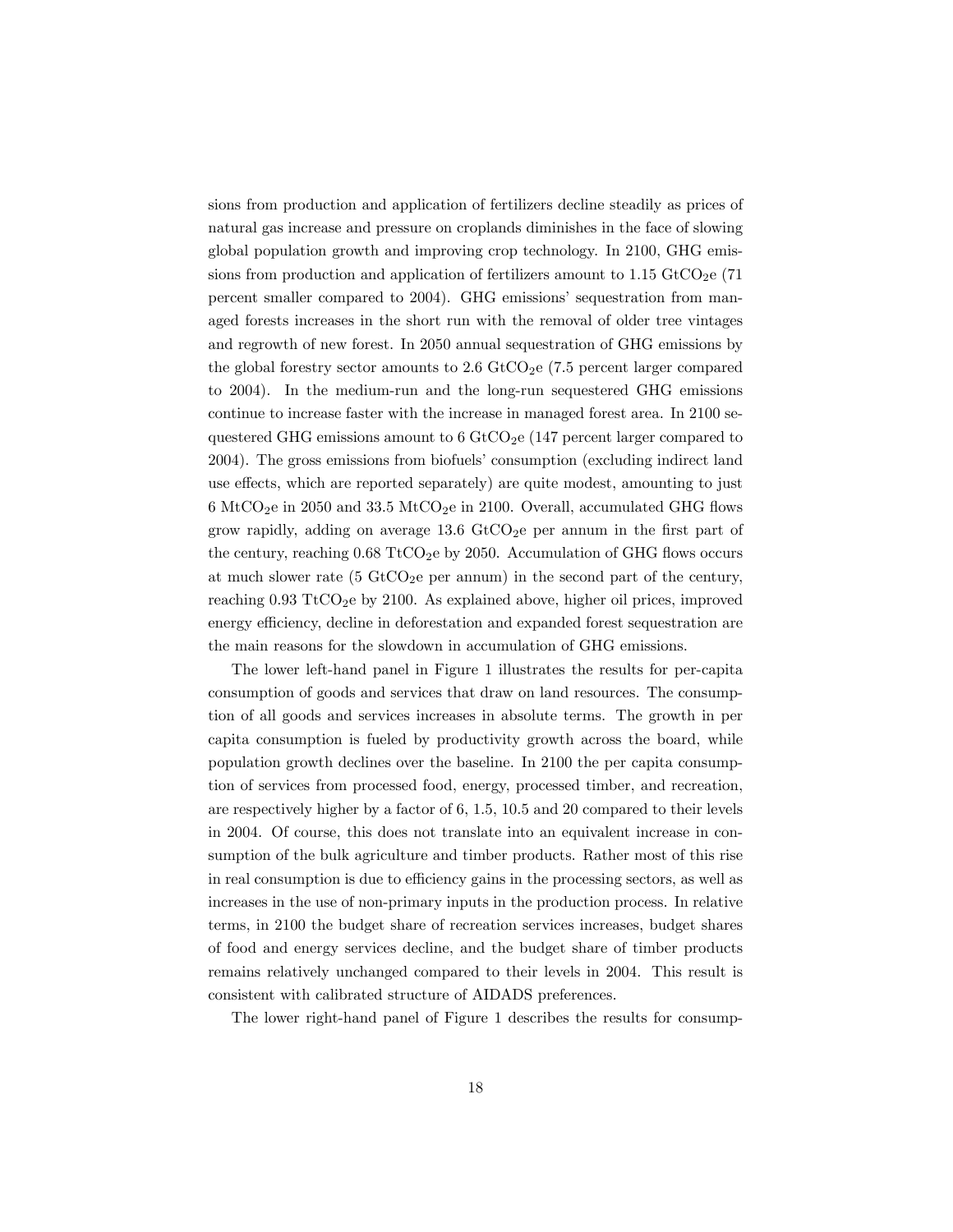tion of biofuels.<sup>13</sup> The consumption of biofuels grows in short-, medium-, and long-run as oil prices and agricultural yields increase. In 2100 the per capita consumption of biofuels is 20 Mtoe, considerably higher than in 2004, but still small in relative terms  $(0.95$  percent of total consumption of liquid fuels).<sup>14</sup>

# 4 Counterfactual Scenarios

In practice, private and public land allocation decisions must be made despite significant uncertainty about the future productivity of land in different uses, as well as the future valuation of environmental services from this land, including biodiversity and carbon sequestration. This uncertainty is particularly problematic in light of the fact that some of the decisions are irreversible (e.g., cutting down natural forests, extraction and combustion of fossil fuels) and others take considerable time to reverse (e.g., harvesting a mature forest). Though we do not explicitly incorporate uncertainty in the model's optimization stage, we do examine the ways in which global land-use responds to changes in factors corresponding to the most important sources of uncertainty associated with this problem. These sources include (but are not limited to) variations in agricultural yield,  $\theta^g$ , liquid fossil fuels' costs,  $p_x$ , and the future valuation of GHG abatement, expressed through the stringency of the GHG emissions constraint,  $\bar{z}^L$ . To do this, we utilize the model to simulate the effects of the following scenarios, each of which has the potential to put greater pressure on the world's land resources $15$ :

<sup>13</sup> In our baseline, biofuels expansion is driven solely by oil prices. Of course there are government mandates which have played an important role in biofuel expansion in the US and the EU, in particular. However, in the long run, we believe that the fare of biofuels will be largely determined by oil prices. In our baseline, oil prices are rising steadily such that we expect the US mandates for first generation biofuels will not be binding (Meyer et al. 2011). More generally, we expect that budgetary pressures will limit the extent to which governments will be willing to subsidize biofuels in the coming decades. This leaves oil prices as the primary driver of biofuels expansion.

<sup>14</sup> These results are smaller compared to recent studies exploring the competition for land between biofuels and food production. For example, the refence case projections of Gurgel et al. (2007) predict that biofuels (including solid biomass used for electric power generation) should globally account for almost 17% of primary energy demand in 2100. Chakravorty et al.ís (2011) simulations show that, in the absence of regulation, the global share of petroleum in ground transportation steadily decreases from 95% in 2010 to 88% in 2050. These discrepancies can be explained by differences in modelling assumptions, including elasticity of energy demand, substitutability of biofuels and fossil fuels, energy efficiency projections, biofuels technology and production costs, and biofuels' end-use. We explore model sensitivities to these factors in technical appendix.

<sup>&</sup>lt;sup>15</sup>We show the model sensitivity to changes in other important model parameters in technical appendix.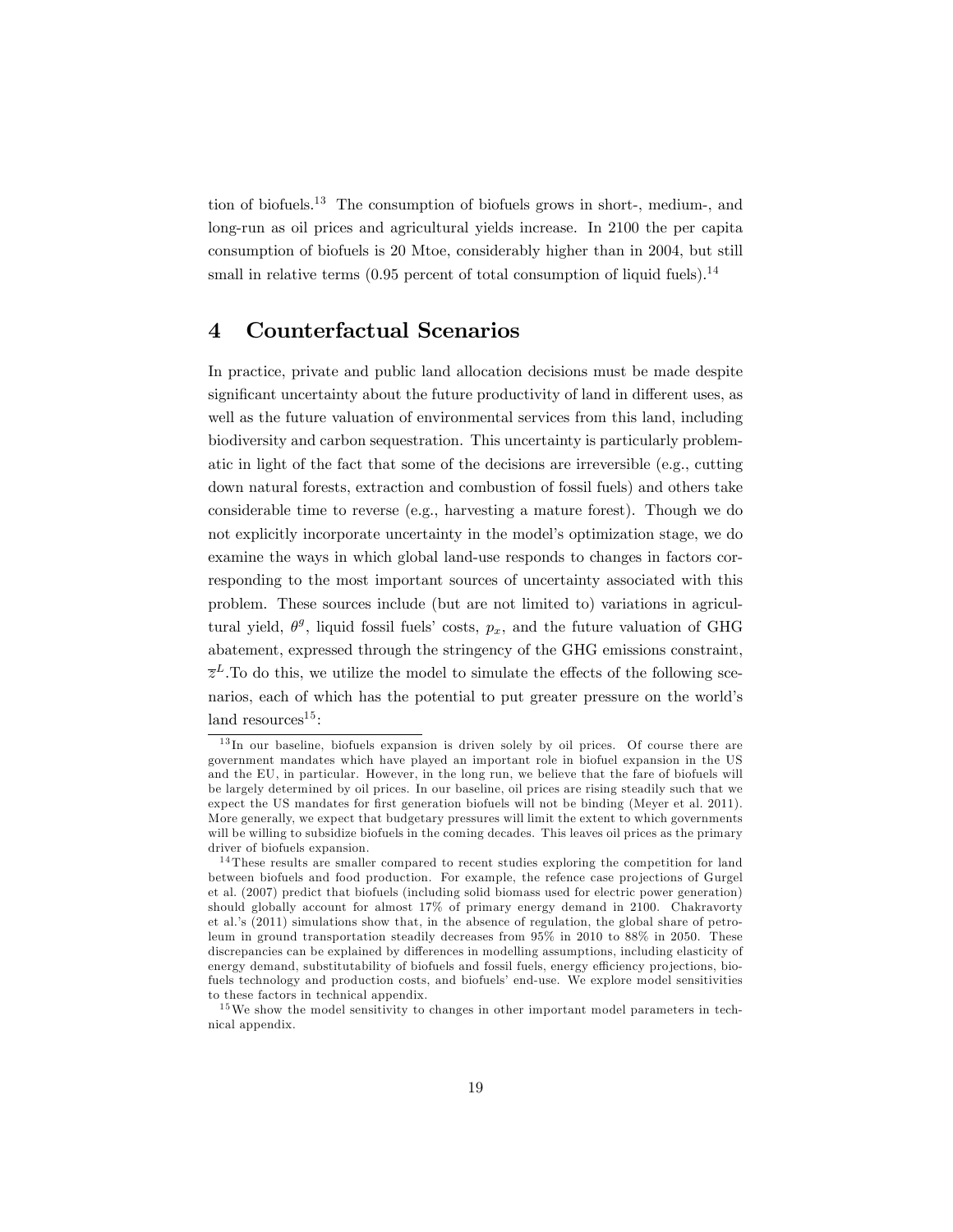scenario A: the rate of growth agricultural yield permanently declines due to adverse effects of climate change;

scenario E: the rate of growth in liquid fossil fuel costs permanently increases because of rising extraction costs and (or) more stringent climate policies, aimed specifically at fossil fuels<sup>16</sup>;

scenario T: the land based GHG emissions constraint is introduced, and becomes more stringent over time, as land-use climate mitigation strategies become more aggressive;

We also consider the combinations of scenarios A and E (scenario AE) and scenarios A, E, and T (scenario AET).

We assume that all of these alternative scenarios are realized after 20 years from the 2005 starting period, i.e. 2025. We assume that the above mentioned "events" are fully anticipated, and simulate the model for the entire time horizon, focusing our analysis on the next 100 years. The construction of counterfactual scenarios is documented in technical appendix.

### 4.1 Results of Counterfactual Scenarios

Figures 2, 3, and 4 describe the results of simulations of changes in the optimal allocation of global land-use, GHG emissions, consumption of goods and services that draw on land resources, and consumption of biofuels for scenarios A, AE, and AET. For scenario A, we report changes, which are incremental to the model baseline. For scenario AE, we report incremental changes to scenario A. For scenario AET, we report incremental changes to scenario AE. The results for scenarios E and T are not described in this section, as they are numerically close to reported incremental changes for scenarios AE and AET. We show the results for scenarios E and T in the technical appendix.

#### 4.1.1 Scenario A: Declining Growth of Agricultural Yield

Figure 2 describes the results of simulations of changes relative to the model baseline for the counterfactual scenario A corresponding to the gradual decline in the rate of growth of agricultural yield starting in 2025. The upper left-hand panel in Figure 2 shows the results for changes in allocation of land use relative to the baseline scenario. Declining agricultural productivity results in greater

<sup>&</sup>lt;sup>16</sup> There are also a number of factors contributing to a potential decline in highly uncertain fossil fuel costs (e.g. greater penetration of compressed natural gas and renewable electricity in transportation sector). Our choice of rising fossil fuel costs in this scenario is motivated by understanding global land use decisions under greater resource scarcity.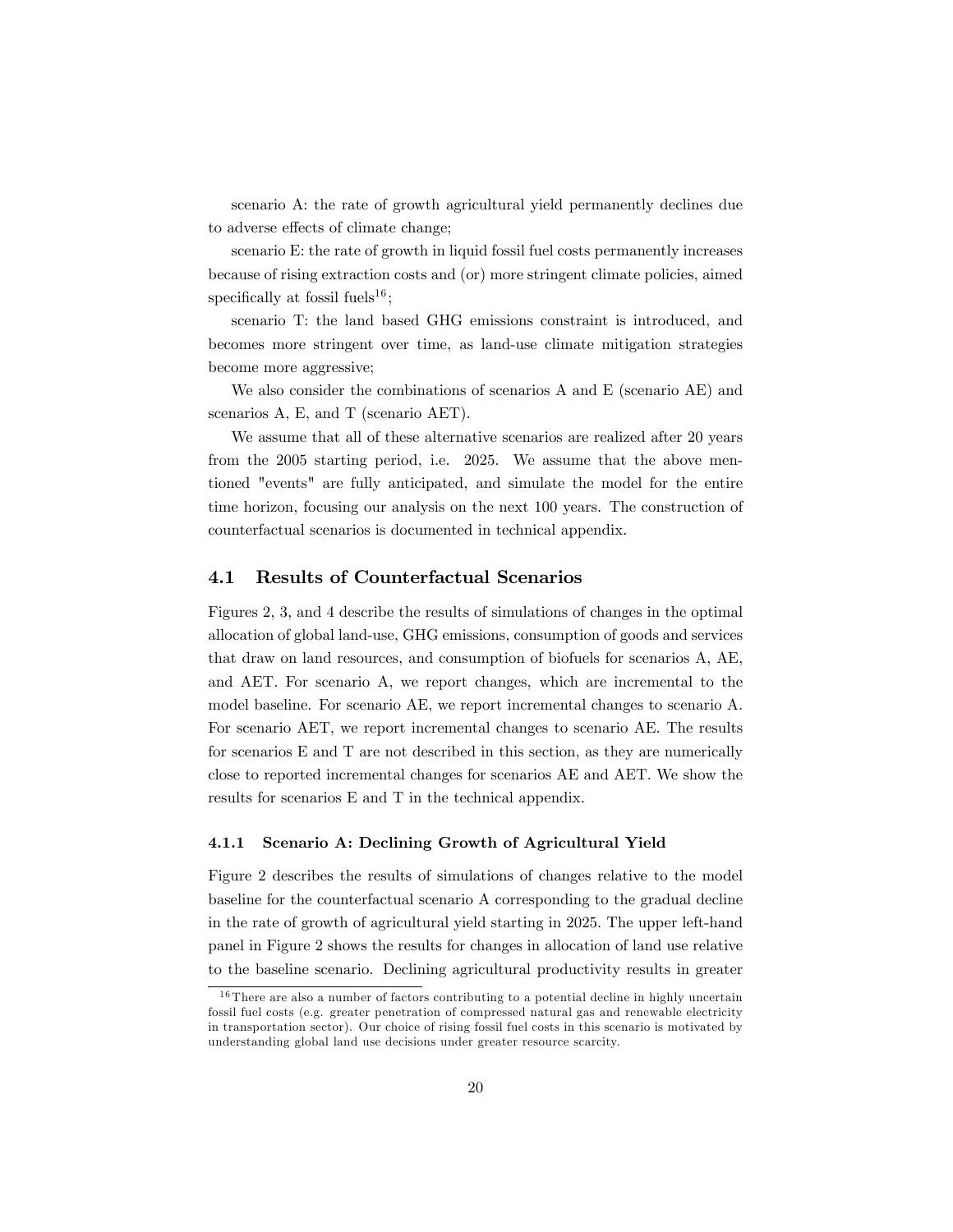

Figure 2: Scenario A: Declining Agricultural Yield

requirements for cropland and fertilizers to produce agricultural output used in production of food and energy services. However, the expansion of cropland is relatively small. Compared to the baseline scenario, the cropland area expands further by 4.5 million hectares (0.25 percent) in 2050 and by 11 million hectares (0.75 percent) in 2100. Managed forest area declines by 4 million hectares in 2050 and by 10 million hectares in 2100. In addition, protected forest area declines by 0.5 million hectares in 2050 and by 3 million hectares in 2100. Modest increase in use of cropland relative to the baseline scenario is explained by a significant decline in agricultural output and an increased use of fertilizers. In 2100 the production of agricultural output falls by 46 million tons (7 percent), whereas application of fertilizers increases by 13 million tons (2 percent).

The upper right-hand panel in Figure 2 shows the results for changes in GHG emissions relative to the baseline scenario. The effect of declining agricultural productivity results in an increase in GHG emissions from more use of fertilizers, natural land conversion, and reduced forest sequestration. In the short- and medium- run, the increase in GHG emissions comes from the natural land conversion, which occurs in response to an anticipated decline in agricul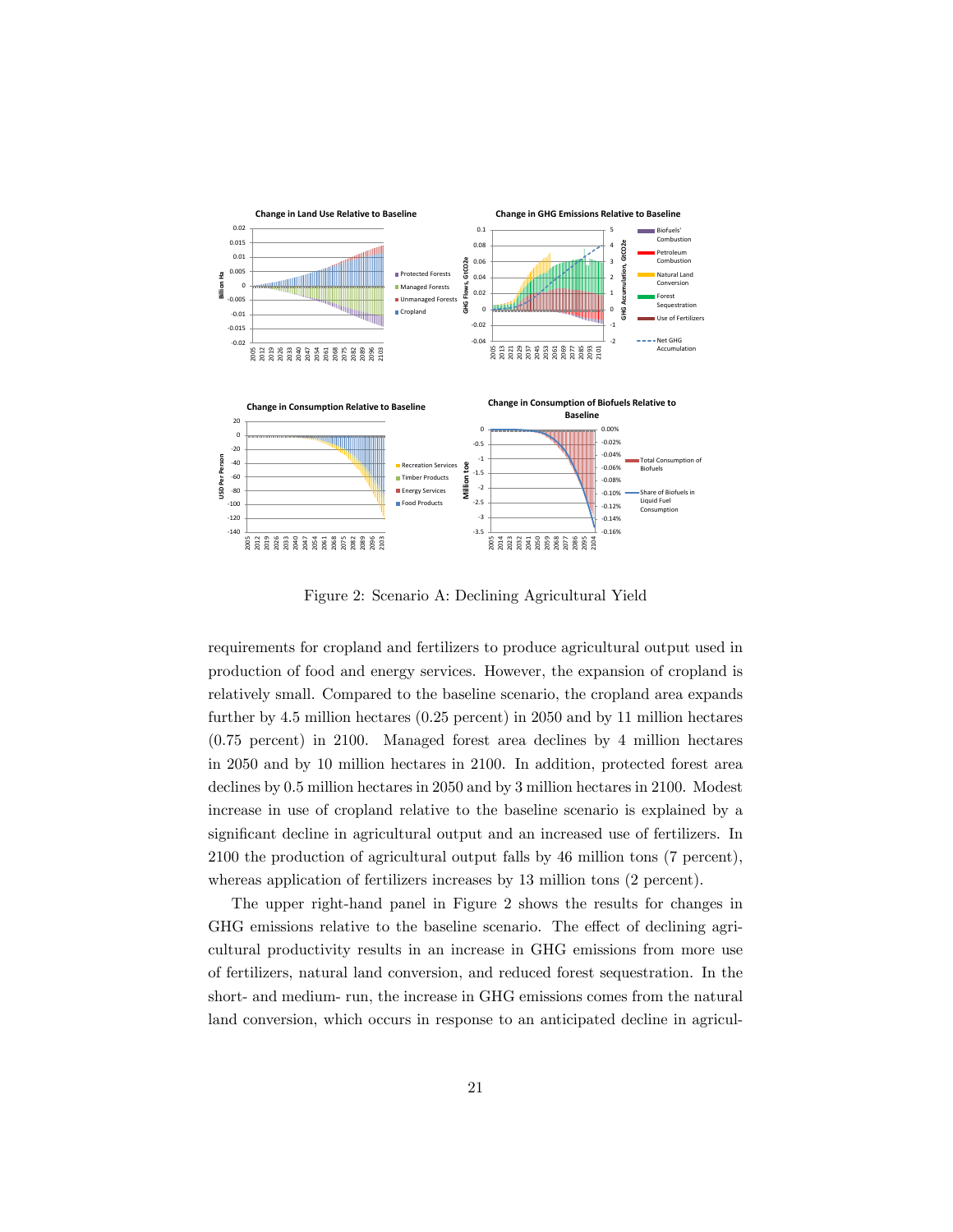tural yield. In 2050 the GHG emissions from the natural land conversion are 18  $\text{MtCO}_2$ e (2 percent) larger relative to the baseline scenario. In the medium- and long-run the increase in GHG emissions also comes from expansion in fertilizers<sup>7</sup> use and reduced forest sequestration. Compared to the baseline scenario, the GHG emissions from fertilizers' use and forest sequestration increase by 22 and  $23 \text{ MtCO}_2$ e in 2050, and by 20 and 41 MtCO<sub>2</sub>e (2 and 1 percent) in 2100. There is also a small decline in long run GHG emissions from the reduced demand for energy services. Overall, accumulated GHG emissions increase modestly relative to the baseline scenario, reaching  $4 \text{ GtCO}_2$ e by 2100.

The lower left-hand panel in Figure 2 shows the results for changes in percapita consumption of goods and services that draw on land resources. Compared to the baseline scenario consumption of all goods and services decreases. There is a significant decline in the consumption of processed food services. In 2100 their per capita consumption is about 7 percent lower than in the baseline scenario. The reduction in consumption of services of energy, timber products, and recreation is small. Compared to the baseline scenario they decline by less than 1 percent.

The lower right-hand panel in Figure 2 shows the results for changes in biofuels. Declining agricultural productivity depresses production of biofuels. In 2100 the total consumption of biofuels decreases by 2.6 million toe (13 percent) compared to the baseline scenario. The share of biofuels in liquid fuel consumption declines, and amounts to 0.8 percent of total liquid fuel consumption in 2100.

## 4.1.2 Scenario AE: Declining Growth of Agricultural Yield and Rising Fossil Fuel Costs

Figure 3 describes the results of simulations of changes for the counterfactual scenario AE relative to scenario A. This adds the effect of permanent increase in the rate of growth in liquid fossil fuel costs to the effect of a permanent decline in the rate of growth of agricultural yield starting in 2025. The upper left-hand panel in Figure 3 shows the results for changes in allocation of land use relative to scenario A. Rising oil and natural gas prices increase the costs of fertilizers and petroleum consumption. As biofuels substitute for fossil fuels in demand for energy services, the demand for biofuels increases. This, in turn, increases the demand for cropland needed to produce the feedstock. Cropland requirements also rise due to the increased cost of fertilizer  $-$  a key ingredient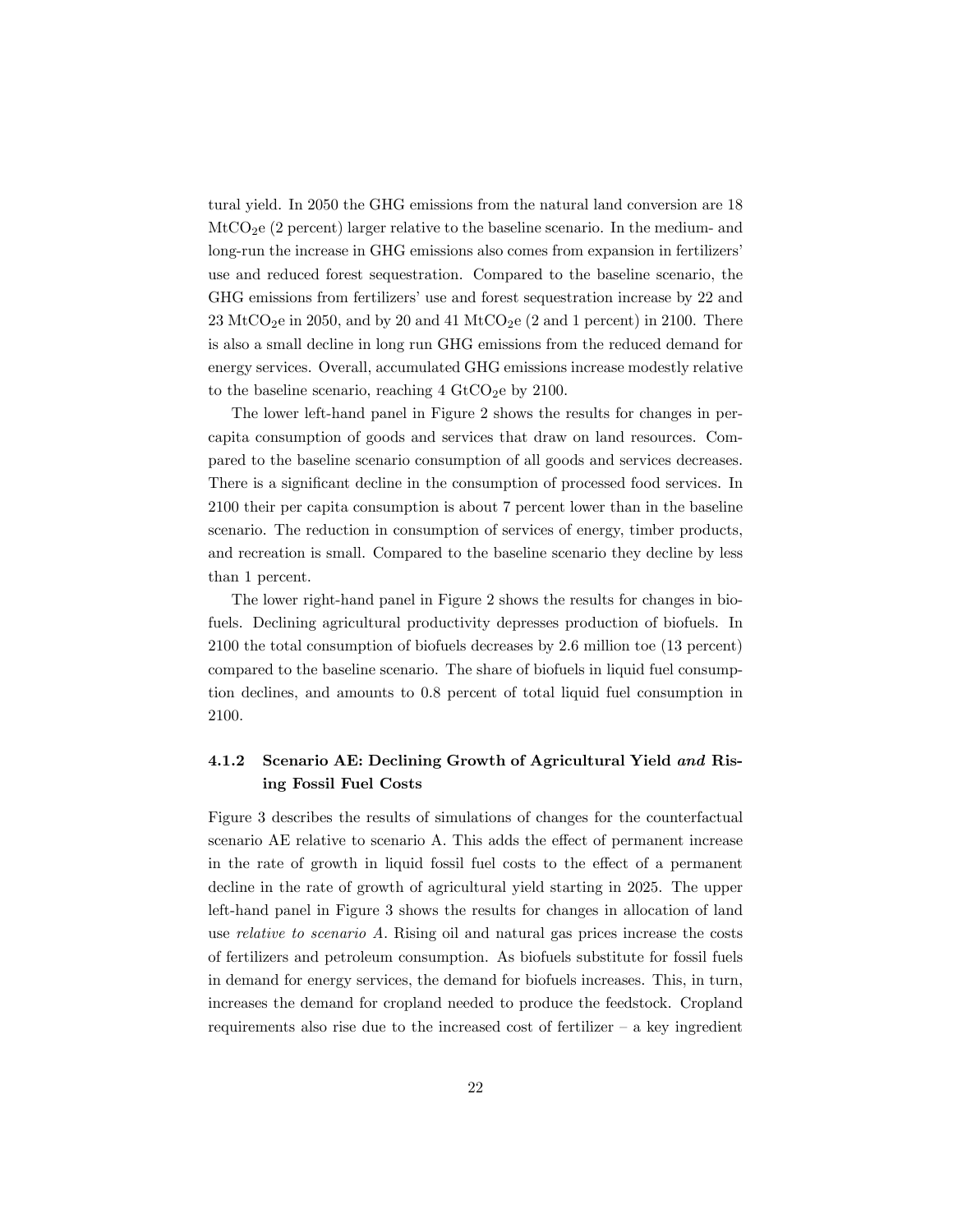

Figure 3: Scenario AE: Declining Agricultural Yield and Rising Fossil Fuel Costs

in the intensification of agricultural production. Compared to scenario A, the cropland area expands by additional 138 million hectares (8 percent) in 2050. The expansion of cropland comes at the expense of forest area. Managed forest area declines by 91 million hectares (5.5 percent), and the unmanaged and protected forest areas decline by respectively 32 and 15 million hectares (1.5 and 6 percent). In the long run, the cropland area continues to expand, adding 347 million hectares (24 percent) more relative to scenario A in 2100. Managed and protected forests continue to decline in the long-run, losing additional 259, and 92 million hectares (13 and 14 percent), whereas unmanaged forest area increases by 4 million hectares (less than 1 percent) relative to scenario A in 2100.<sup>17</sup>

The upper right-hand panel in Figure 3 shows the results for changes in GHG emissions. Preceding the anticipated increase in energy prices the increase GHG emissions comes mainly from deforestation, caused by conversion of natural and

 $17$ While these numbers are large they are not inconsistent with findings of other studies. For example, the results of simulations based on MIT EPPA model (Gurgel et al. 2007) suggest cropland expansion around 420-470 million Ha for bioenergy production by 2050 in the reference case. Chakravorty et al.'s (2011) model predicts the area about 150 million Ha is cleared in the medium-income countries by 2025 in the reference case scenario.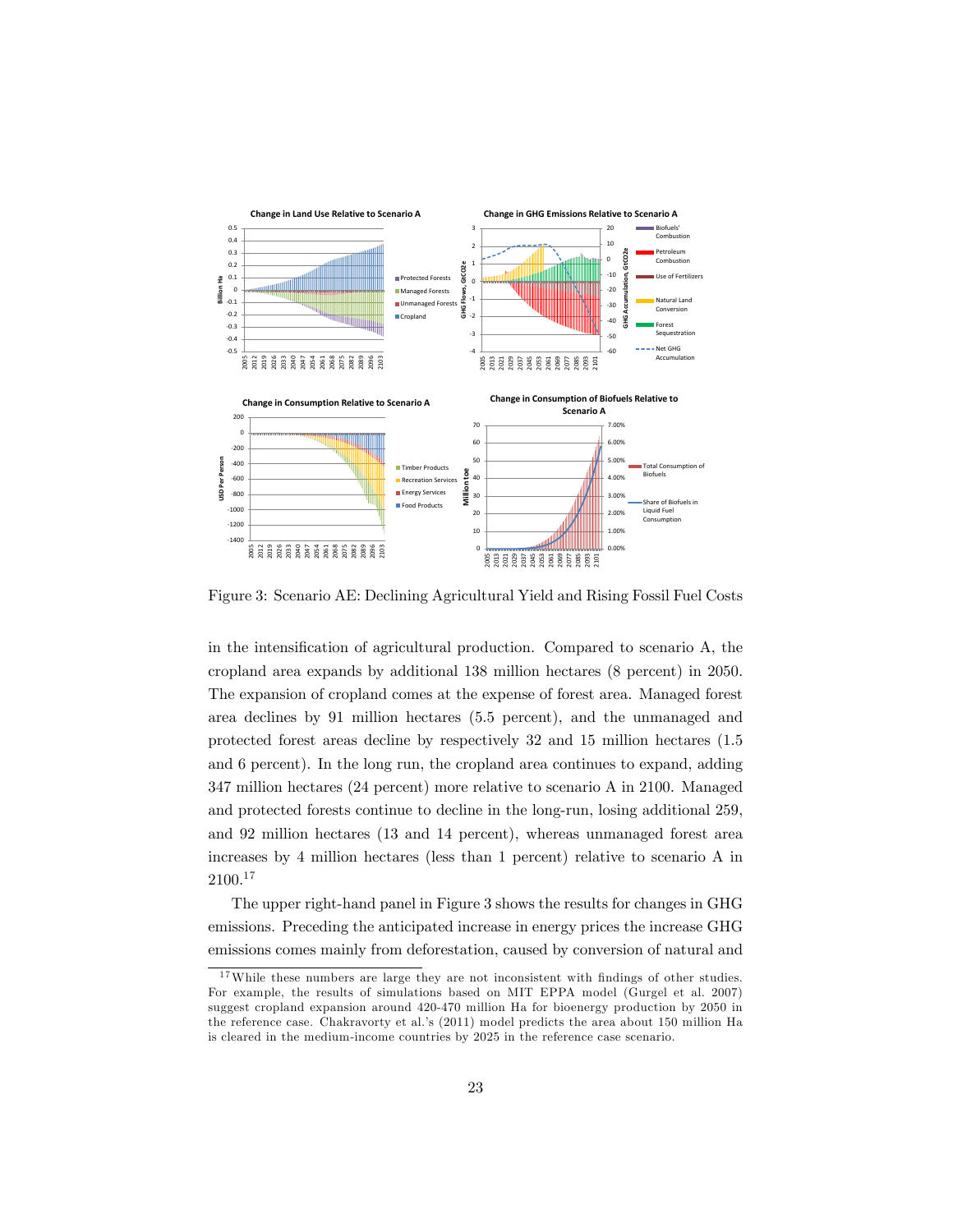managed forest areas to cropland. In 2025 the GHG emissions from natural land conversion increase by  $0.41 \text{ GtCO}_2$ e (13 percent) compared to scenario A. In the medium run, GHG emissions from deforestation continue to increase, whereas GHG emissions from petroleum products and fertilizer consumption decline. In 2050 the GHG emission flows from natural land conversion and reduced forest sequestration increase by 1.23 and 0.45  $GtCO<sub>2</sub>e$  (122 and 17 percent) compared to scenario A. GHG emissions from petroleum combustion, and fertilizers' use reduce by 1.37, and  $0.28 \text{ GtCO}_2$ e (13.5 and 16 percent) compared to baseline scenario. In the long run, as natural land conversion ceases, the increase in GHG comes from reduced forest sequestration and combustion of biofuels. In 2100 these emissions account for an additional 1.22 GtCO<sub>2</sub>e and 96 MtCO<sub>2</sub>e (20) and 329 percent) compared to scenario A. GHG emissions from combustion of petroleum products, and fertilizersíproduction and application fall by 2.2 and  $0.8$  GtCO<sub>2</sub>e (37 and 68 percent) compared to scenario A. Overall, compared to scenario A accumulated GHG emissions increase in the short and the medium term, reaching their maximum of  $9.6$  GtCO<sub>2</sub>e in 2060. In the long run, the GHG emissions reductions from fertilizers' use and combustion of petroleum products outweigh the GHG emissions increase from reduced forest sequestration and combustion of biofuels. Compared to scenario A, accumulated GHG emissions decline by 41  $\text{GtCO}_2$ e in 2100.

The lower left-hand panel in Figure 3 shows the results for changes in percapita consumption of goods and services that draw on land resources. Compared to scenario A consumption of all land-based goods and services decrease. In 2100 the most significant decline is in consumption of services from processed food products and energy. Consumption of both declines by 31 percent, compared to scenario A. Consumption of recreation services falls by 14%, whereas the consumption of services of timber products decreases by 5.5% compared to scenario A.

The lower right-hand panel in Figure 3 shows the results for changes in biofuels. Higher oil prices increase the demand for biofuels, and by 2100 their total consumption increases drastically by additional 55 million toe (329 percent) compared to scenario A. The share of biofuels in liquid fuel consumption raises significantly, and accounts to 5.5 percent of total liquid fuel consumption.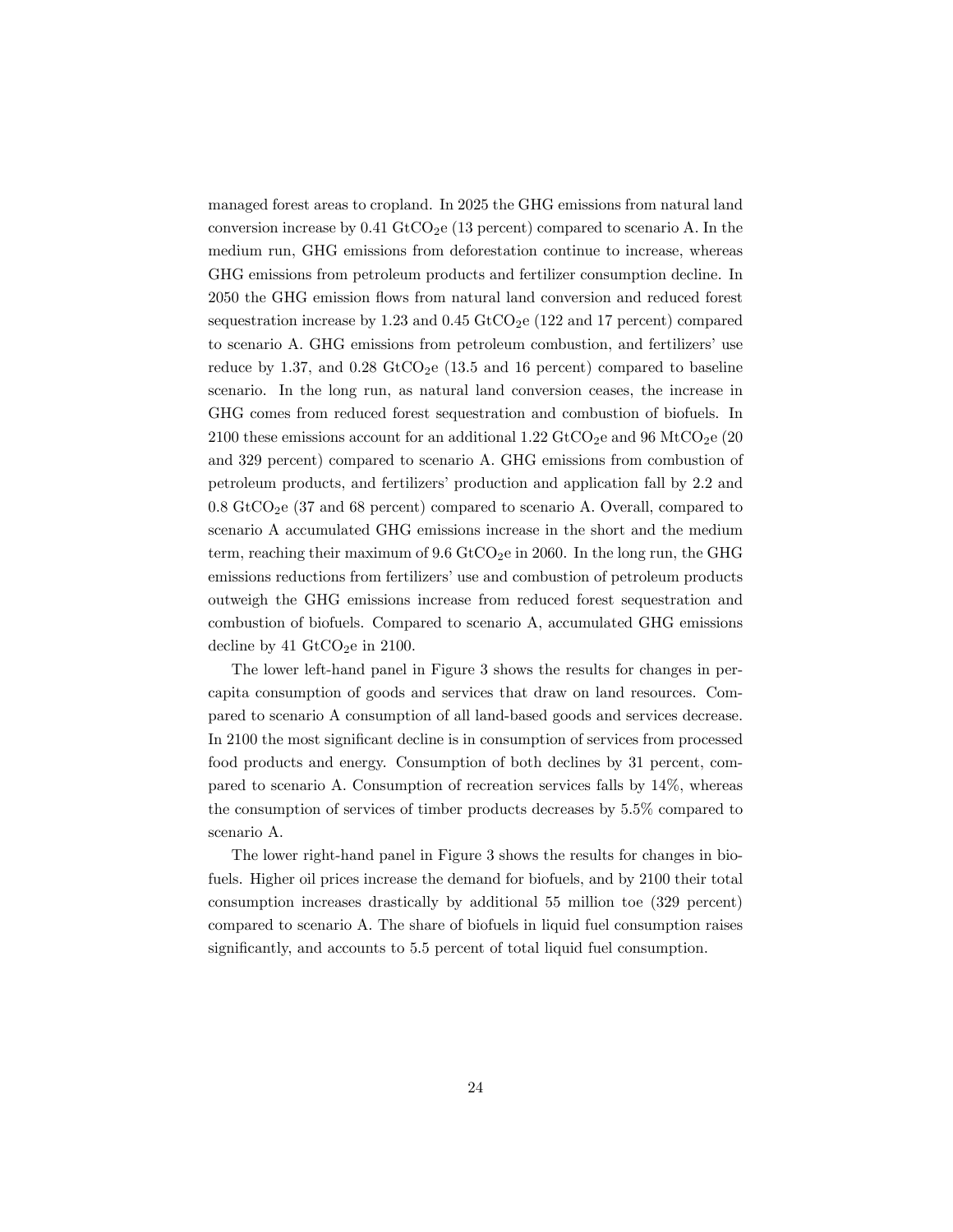## 4.1.3 Scenario AET: Declining Growth of Agricultural Yield and Rising Fossil Fuel Costs and Land-Use Emissions Target

Figure 4 describes the results of simulations of changes relative to scenario AE for the counterfactual scenario AET. This figure illustrates the effect of adding the land-use GHG emissions constraint to the effects of a permanent increase in the rate of growth in liquid fossil fuel costs and permanent decline in the rate of growth of agricultural yield to starting in 2025. The upper left-hand panel in Figure 4 shows the results for changes in allocation of land use relative to scenario AE. Introduction of a land-use GHG emissions constraint has an intertemporal effect on allocation of global land use. As natural forest land conversion to agricultural land is the main short-term driver of GHG emissions from land-use, further expansion of agricultural land becomes more difficult after the GHG constraint is introduced. Therefore, in anticipation of GHG emissions target, there is a short-term increase in demand for conversion of natural forest land. Compared to scenario AE, the cropland area expands by additional 8 million hectares (0.5 percent) in 2025. The demand for managed forest land also increases, as imposition of GHG emissions constraint requires greater sequestration by managed forests.

In 2025 managed forest area expands by 29 million hectares (2 percent). The expansion of agricultural and managed forest area puts greater pressure on natural lands. Unmanaged and protected forest areas decline by respectively 32 and 5 million hectares (1 and 2 percent) in 2025. In the medium- and longrun, as the GHG emissions target becomes more stringent, there an increase in managed forest area used for GHG sequestration. Compared to scenario AE, the managed forest area expands further by 52 million hectares (3 percent) in 2050 and by 131 million hectares (7.5 percent) in 2100. Most of the increase in the managed forest area is compensated by the reduction in cropland. The cropland area declines by 69 million hectares (3.5 percent) in 2050 and by 157 million hectares (8.5 percent) 2100. Natural land conversion declines in relative terms after 2025. Compared to scenario AE, unmanaged forest area increases by 29.5 million hectares (1.5 percent) in 2100.

The upper right-hand panel in Figure 4 shows the results for changes in gross GHG emissions. Preceding the introduction of the GHG emissions constraint, there is a large increase in GHG emissions, which increases the GHG emissions stock and significantly reduces the effectiveness of the target. Two factors contribute to this increase. First, there is an increased conversion of natural forest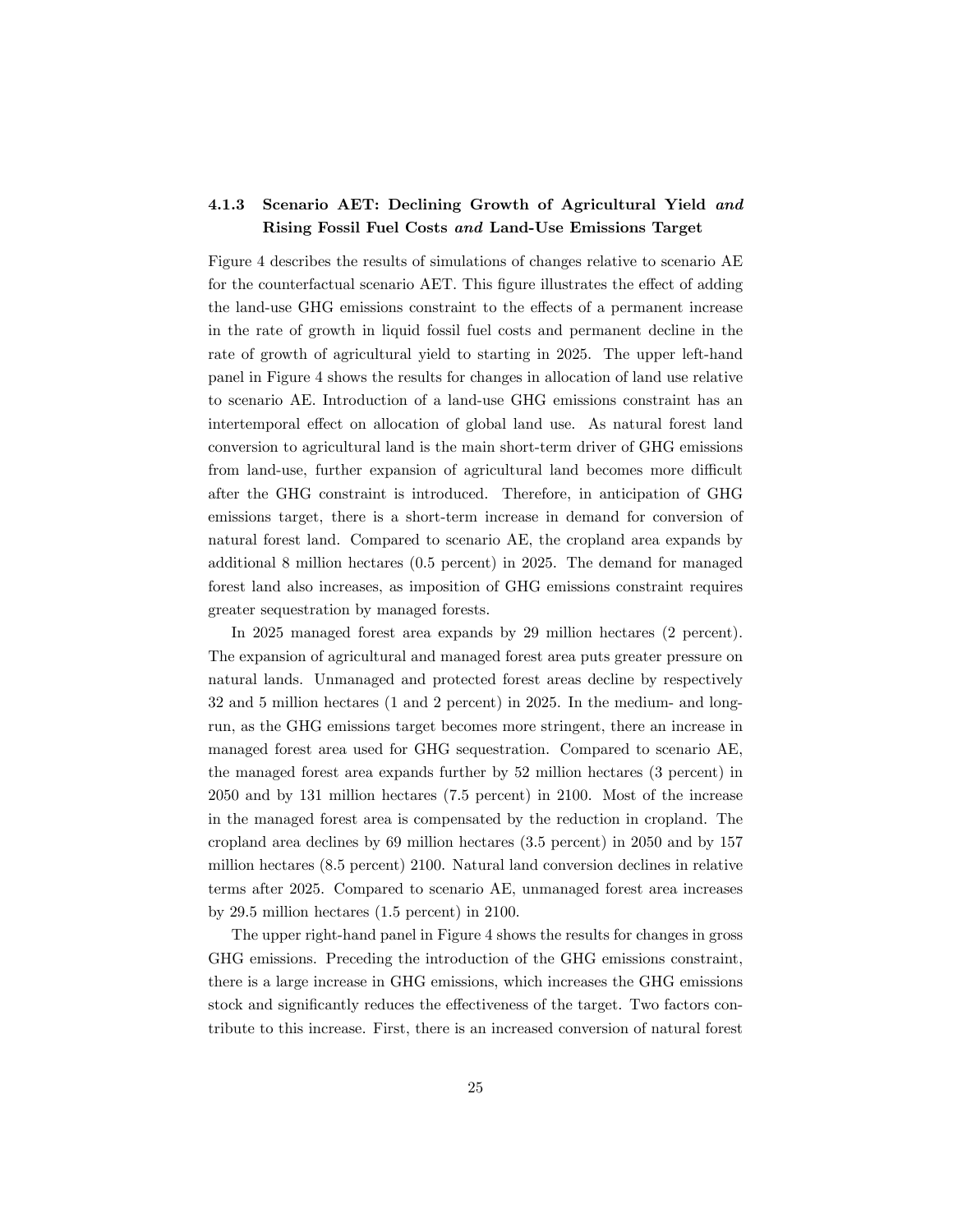

Figure 4: Scenario AET: Declining Growth of Agricultural Yield and Rising Fossil Fuel Costs and Land-Use Emissions Target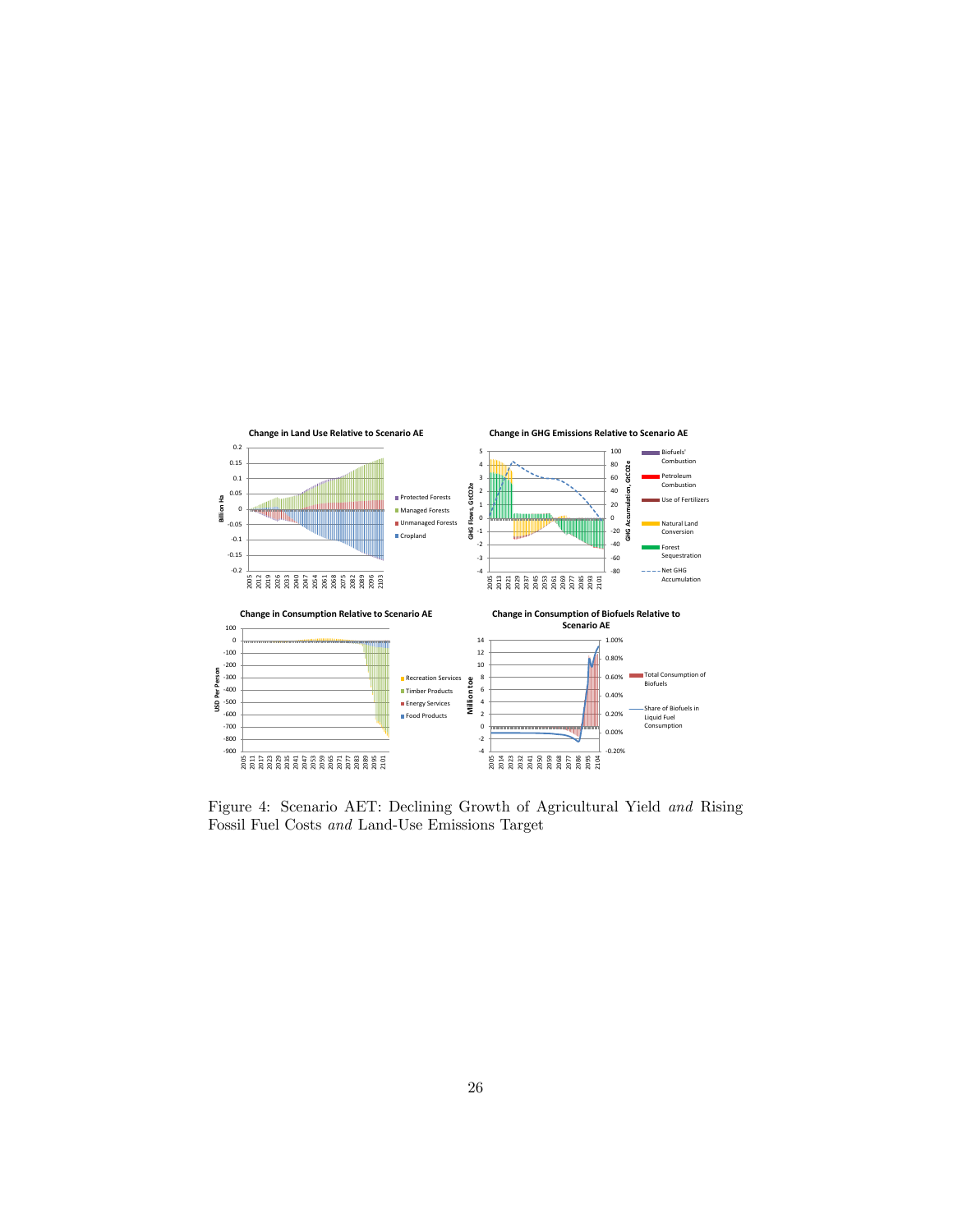lands. Second, GHG sequestration by managed forests decline, driven by the change in the vintage structure of managed forests. In 2025 the GHG emissions from natural land conversion and reduced forest sequestration increase by 0.92 and 2.5  $GtCO<sub>2</sub>e$  (26 and 106 percent) compared to scenario AE. After the introduction of the GHG emissions constraint, the GHG emissions from land use decline. In the medium run, the main source of reduction in GHG emission is due to decline in natural land conversion, which amounts to  $0.83$  GtCO<sub>2</sub>e (35) percent) in 2050, compared to scenario AE. In the long-run, increased GHG sequestration by managed forests is the main factor contributing to the reduction in GHG emissions. Compared to scenario AE, the reduction in GHG emissions due to increased forest sequestration amounts to  $2.2 \text{ GtCO}_2$ e (46 percent) in 2100. Introduction of GHG target also results in a modest decline of consumption of petroleum products and fertilizers, and a modest increase in consumption of biofuels. The GHG emissions from petroleum combustion and fertilizers' use decline by 27 and 20 MtCO<sub>2</sub>e (0.7 and 5 percent) in 2100. The GHG emissions from biofuels combustion increase by 18 MtCO<sub>2</sub>e (14 percent) in 2100.

Overall, in the presence of intertemporal substitution, the land based GHG emissions target appears to be ineffective over the 100 year time horizon. Preceding the introduction of the constraint, cumulative GHG emissions increase by 85.2 GtCO<sub>2</sub>e. After the introduction of the constraint, the GHG emissions from land use cumulatively decline by  $81.5 \text{ GtCO}_2$ e. The resulting intertemporal leakage (the ratio of cumulative increase in GHG emissions preceding the GHG target to cumulative decline after the GHG target) is  $105$  percent.<sup>18</sup> This finding is consistent with the theory of "green paradox", which originates from intertemporal models analyzing climate policy effects on the optimal path of fossil fuel extraction (Sinn 2008, Eichner and Pethig 2011).

The lower left-hand panel in Figure 4 shows the results for changes in percapita consumption of goods and services that draw on land resources. Compared to scenario AE consumption of all goods and services does not change much in the short- and the medium-run. In the long run, there is a significant decline in consumption of services from processed food and timber. In 2100 they decline by 8 and 19 percent compared to scenario AE. The expansion of biofuels sector leads to the growth in consumption of energy services, which increase by 1 percent in 2100, as compared to scenario AE. The consumption of recreation services declines modestly by 0.5 percent.

<sup>18</sup> The size of intertemporal leakage is reduced to 27 percent over the period of 200 years.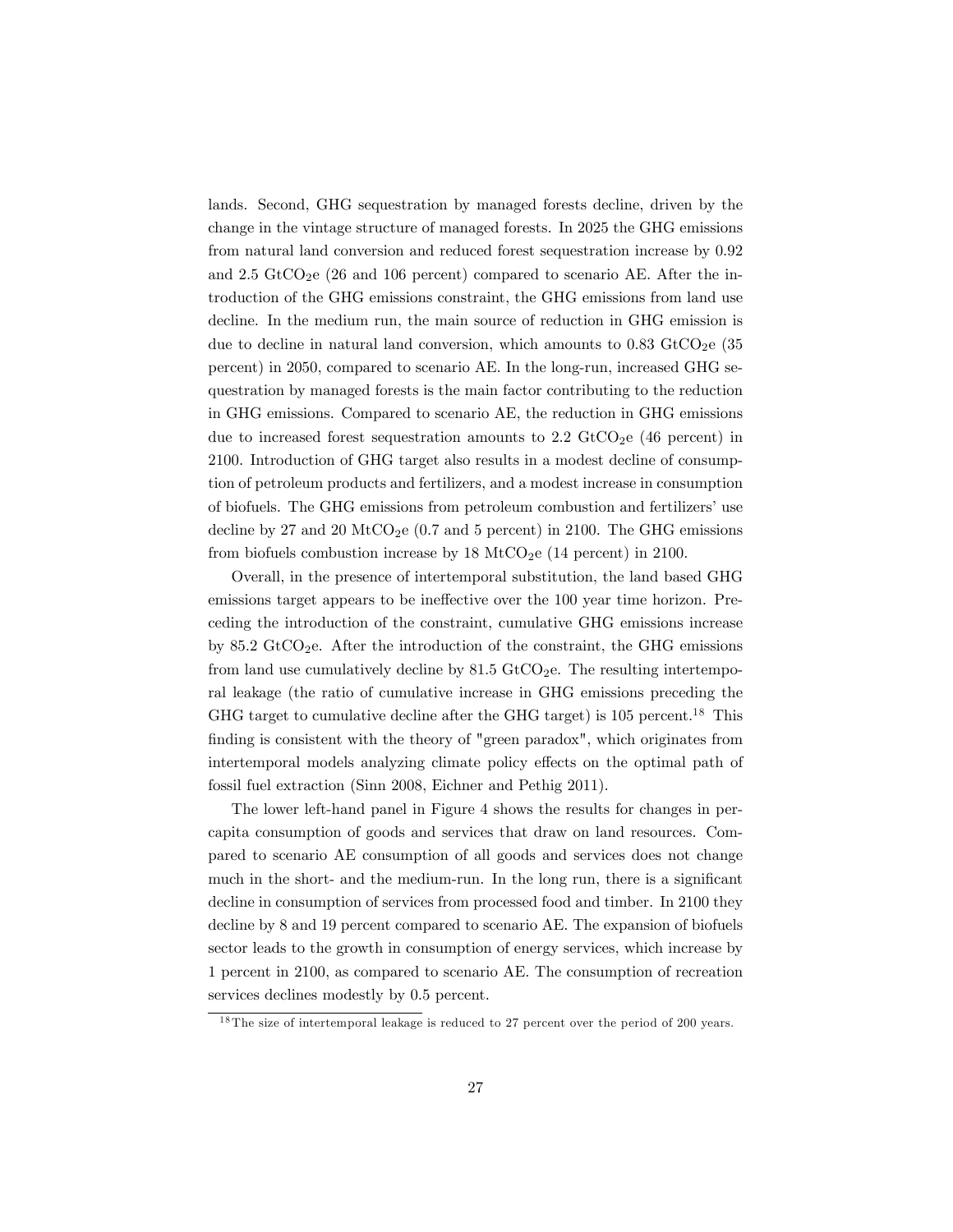The lower right-hand panel in Figure 4 shows the results for changes in biofuels. Introduction of GHG emissions constraint favours the displacement of petroleum products for biofuels. This effect is small in the short- and mediumrun. However, in the long run there is a significant increase in the consumption of biofuels. In 2100 the total consumption of biofuels increases by additional 10 million toe (14 percent) compared to scenario AE. The share of biofuels in liquid fuel consumption also raises, and accounts to 6 percent of total liquid fuel consumption.

## 5 Conclusions

We analyze the optimal allocation of the world's land resources over the course of the next century in the unified economic framework, which integrates five, rather distinct strands of literature into a single, intertemporally consistent, analytical model at global scale. This long-run, forward-looking partial equilibrium model covers key sectors drawing on the world's land resources, and incorporates growing demands for food, renewable energy, and forest products, and increasing non-market demands for ecosystem services. We also consider alternative GHG constraints, as well as the potential impacts of climate change itself on the productivity of land in agriculture, forestry and ecosystem services.

Our baseline accurately reflects developments in global land use over the 10 years that have already transpired, while also incorporating long-run projections of population, income and demand growth from a variety of international agencies. The model baseline demonstrates that, in the absence of market imperfections, deforestation associated with cropland expansion, which accounts for a large share of land-use GHG emission, declines along the optimal land-use trajectory in the medium run. In the long-run there is a significant expansion of the forestry sector, and the area of protected natural lands, which deliver eco-system services, increases drastically. While the consumption of biofuels increases rapidly in the long-run, its share in gross liquid fuel consumption remains insignificant.

We then consider three counterfactual scenarios for changes in factors corresponding to the most important sources of uncertainty associated with this problem: energy prices, agricultural productivity, and global GHG emissions regulations. Though adverse productivity shocks from climate change have a modest effect on global land use, consumption of agricultural output declines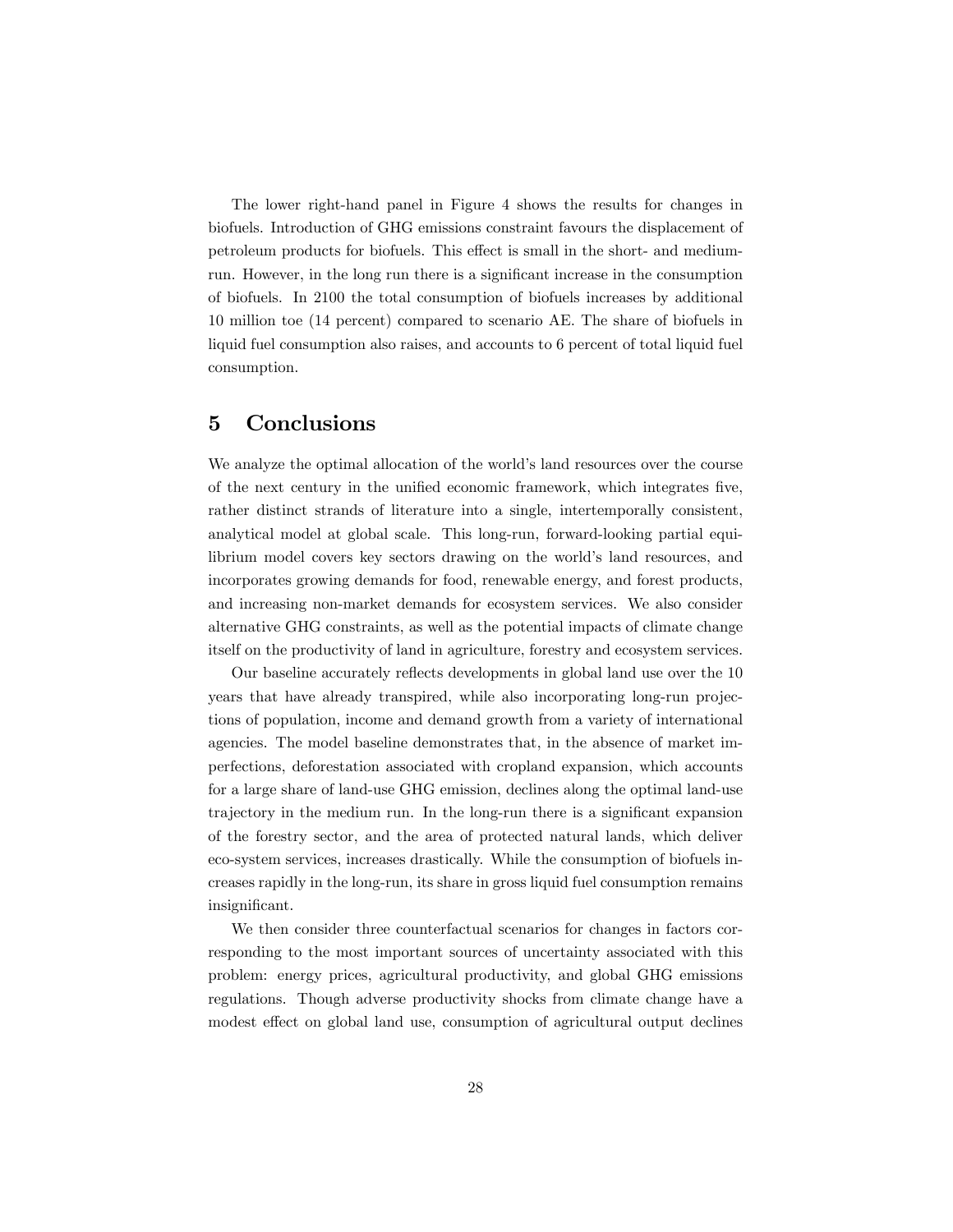significantly in the long-run. Energy prices and policies have a significant effect on the optimal deforestation rate and on the overall amount of land used in agriculture. In the long-run, cropland area increases drastically, and substantial deforestation occurs. The GHG emissions from land use also increase significantly, offsetting the emissions fall from reduced petroleum consumption. When we also expect the world's land base to deliver land-based GHG abatement, the pressure on global natural land resources becomes even more significant. While the introduction of the land based GHG emissions constraint leads to a significant reduction in GHG emission flows over the term of hundred years, its effectiveness is eroded by an even greater increase in GHG emissions before such constraint is introduced.

In further work it will be interesting to extend the scope of this study by exploring the model's sensitivity to other important uncertainty sources, such as the economywide TFP and biofuel production technology, as well as explicitly incorporating uncertainty in the model's optimization stage.

# References

- Antoine, B., Gurgel, A. and Reilly, J.: 2008, Will Recreation Demand for Land Limit Biofuels Production?, Journal of Agricultural & Food Industrial Organization  $6(2)$ , 5.
- Babiker, M., Gurgel, A., Paltsev, S. and Reilly, J.: 2009, Forward-looking versus Recursive-dynamic Modeling in Climate Policy Analysis: A Comparison, Economic Modelling  $26(6)$ , 1341–1354.
- Bulte, E., van Soest, D., Van Kooten, G. and Schipper, R.: 2002, Forest Conservation in Costa Rica when Nonuse Benefits are Uncertain but Rising, American Journal of Agricultural Economics  $84(1)$ , 150-160.
- Burney, J., Davis, S. and Lobell, D.: 2010, Greenhouse Gas Mitigation by Agricultural Intensification, Proceedings of the National Academy of Sciences  $107(26)$ , 12052-12057.
- Chakravorty, U., Hubert, M., Moreaux, M. and Nostbakken, L.: 2011, Will Biofuel Mandates Raise Food Prices?, Working Paper 2011-01, Department of Economics, University of Alberta.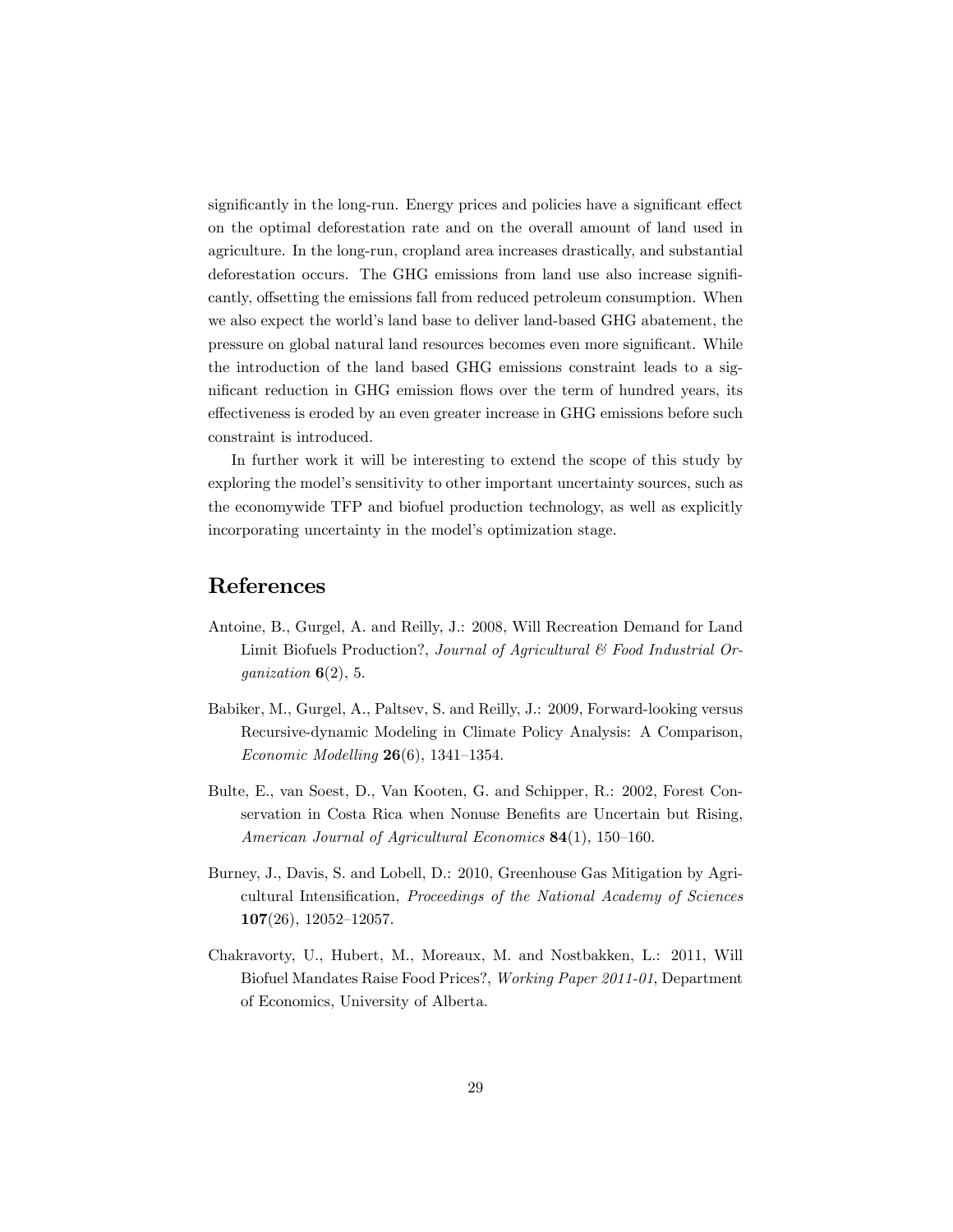- Chakravorty, U., Magné, B. and Moreaux, M.: 2008, A Dynamic Model of Food and Clean Energy, Journal of Economic Dynamics and Control  $32(4)$ , 1181-1203.
- Chen, X., Huang, H., Khanna, M. and Önal, H.: 2011, Meeting the Mandate for Biofuels: Implications for Land Use, Food and Fuel Prices, Working Paper 16697, National Bureau of Economic Research.
- Choi, S., Ohrel, S. and Sohngen, B.: 2011a, Extending the GTAP Family of Models: A Partial Equilibrium Approach to Measuring the Costs of Carbon Sequestration and Avoided Deforestation, Selected Paper Prepared for Presentation at the GTAP 2011 Annual Meeting Venice, Italy.
- Choi, S., Sohngen, B., Rose, S., Hertel, T. and Golub, A.: 2011b, Total Factor Productivity Change in Agriculture and Emissions from Deforestation, American Journal of Agricultural Economics  $93(2)$ , 349 -355.
- Conrad, J.: 1997, On the Option Value of Old-growth Forest, Ecological Economics  $22(2)$ , 97-102.
- Conrad, J.: 2000, Wilderness: Options to Preserve, Extract, or Develop, Resource and Energy Economics  $22(3)$ ,  $205-219$ .
- Cranfield, J., Eales, J., Hertel, T. and Preckel, P.: 2003, Model Selection when Estimating and Predicting Consumer Demands using International, Cross Section Data, *Empirical Economics*  $28(2)$ , 353-364.
- Deaton, A. and Muellbauer, J.: 1980, An Almost Ideal Demand System, The American Economic Review  $70(3)$ , 312-326.
- Eichner, T. and Pethig, R.: 2011, Carbon Leakage, the Green Paradox and Perfect Future Markets, *International Economic Review* 52(3), 767–805.
- Fearnside, P.: 2000, Global Warming and Tropical Land-use Change: Greenhouse Gas Emissions from Biomass Burning, Decomposition and Soils in Forest Conversion, Shifting Cultivation and Secondary Vegetation, Climatic Change  $46(1)$ , 115-158.
- Gillingham, K., Smith, S. and Sands, R.: 2008, Impact of Bioenergy Crops in a Carbon Dioxide Constrained World: an Application of the Mini-CAM Energy-Agriculture and Land Use Model, Mitigation and Adaptation Strategies for Global Change  $13(7)$ , 675–701.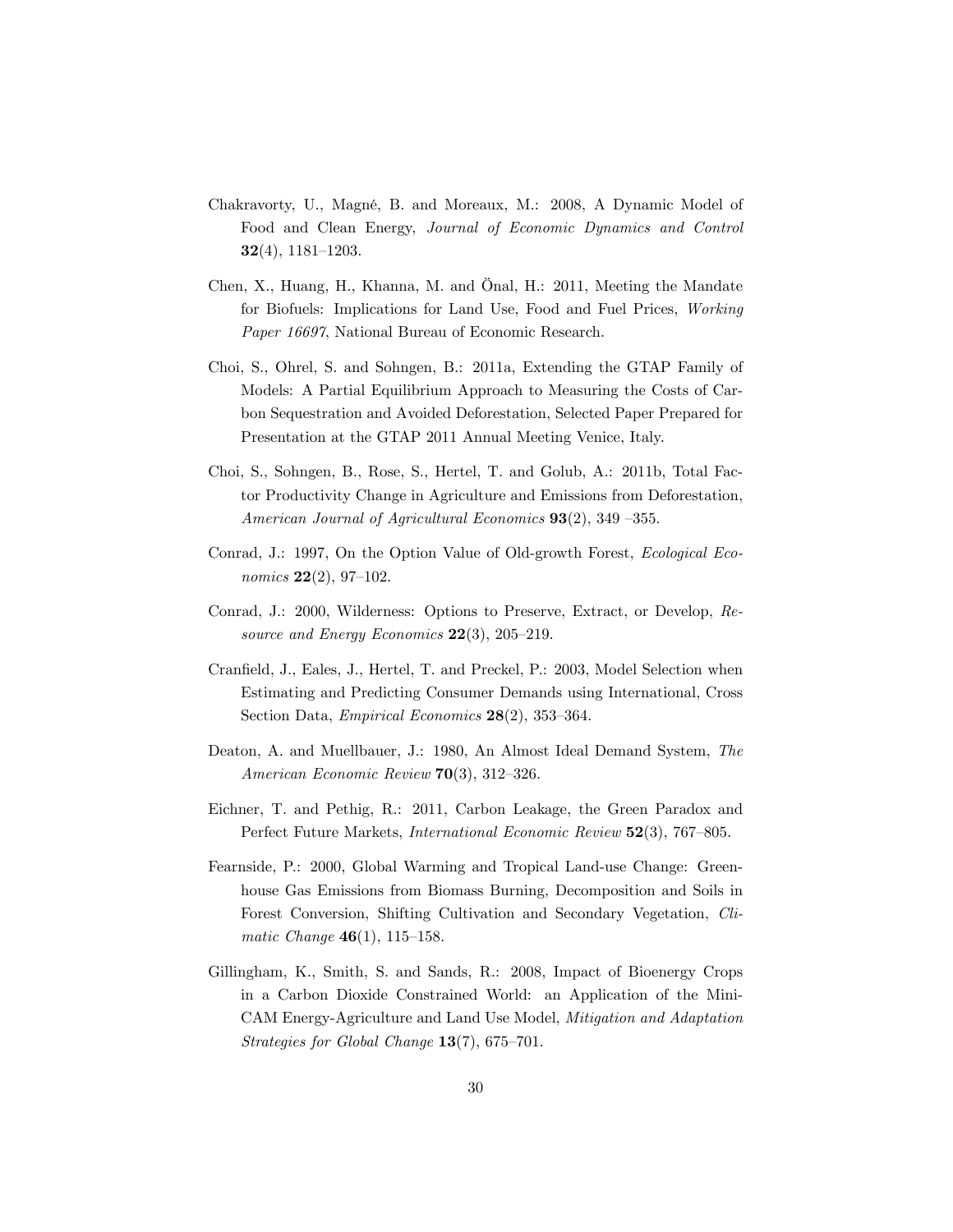- Golub, A., Hertel, T. and Sohngen, B.: 2009, Land Use Modeling in Recursively-Dynamic GTAP Framework, in T. Hertel, S. Rose and R. Tol (eds), *Eco*nomic Analysis of Land Use in Global Climate Change Policy, Routledge, pp. 235-278.
- Gurgel, A., Cronin, T., Reilly, J., Paltsev, S., Kicklighter, D. and Melillo, J.: 2011, Food, Fuel, Forests and the Pricing of Ecosystem Services, American Journal of Agricultural Economics  $92(2)$ , 342–348.
- Gurgel, A., Reilly, J. and Paltsev, S.: 2007, Potential Land Use Implications of a Global Biofuels Industry, Journal of Agricultural  $\mathcal C$  Food Industrial Organization  $5(2)$ , 1-34.
- Hanoch, G.: 1975, Production and Demand Models with Direct or Indirect Implicit Additivity, *Econometrica*  $43(3)$ , 395–419.
- Houghton, R.: 2003, Revised Estimates of the Annual Net Flux of Carbon to the Atmosphere from Changes in Land Use and Land Management 1850–2000, Tellus B  $55(2)$ , 378–390.
- Ianchovichina, E., Darwin, R. and Shoemaker, R.: 2001, Resource Use and Technological Progress in Agriculture: a Dynamic General Equilibrium Analysis, *Ecological Economics*  $38(2)$ ,  $275-291$ .
- Leroux, A., Martin, V. and Goeschl, T.: 2009, Optimal Conservation, Extinction Debt, and the Augmented Quasi-option Value, *Journal of Environ*mental Economics and Management  $58(1)$ ,  $43-57$ .
- Meyer, S., Binfield, J., Westhoff, P. and Thompson, W.: 2011, U.S. Biofuels Baseline: The Impact of Extending the \$0.45 Ethanol Blenders Credit, FAPRI-MU Report 07-11, Food and Agricultural Policy Research Institute at the University of Missouri-Columbia.
- Richards, K. and Stokes, C.: 2004, A Review of Forest Carbon Sequestration Cost Studies: A Dozen Years of Research, *Climatic Change* 63(1), 1-48.
- Rimmer, M. and Powell, A.: 1996, An Implicitly Additive Demand System, Applied Economics  $28(12)$ , 1613-1622.
- Searchinger, T., Heimlich, R., Houghton, R., Dong, F., Elobeid, A., Fabiosa, J., Tokgoz, S., Hayes, D. and Yu, T.: 2008, Use of US Croplands for Biofuels